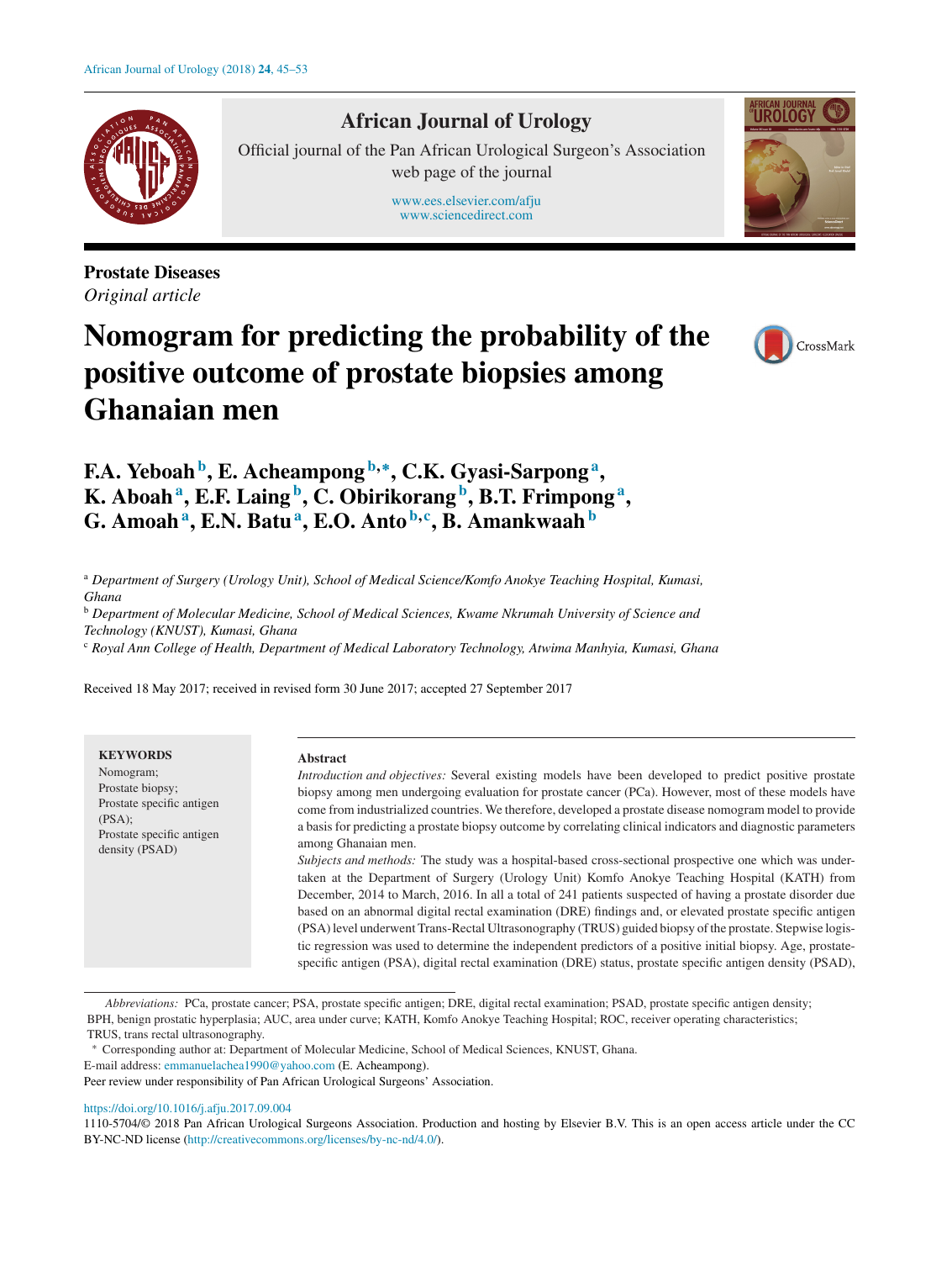history of alcohol consumption and history of smoking findings were included in the analysis. Two nomogram models were developed that were based on these independent predictors to estimate the probability of a positive initial prostate biopsy. Receiver-operating characteristic curves (ROC) were used to assess the accuracy of using the nomograms and PSA and PSAD levels for predicting positive a prostate biopsy outcome.

*Results:* Prostate cancer was diagnosed in 63 out of 241 patients (26.1%). Benign prostatic hyperplasia was diagnosed in 172 (71.4%) of patients and the remaining 6 patients (2.48%) had chronic inflammation. Significantly elevated levels of PSA and PSAD were observed among patients with PCa compared to patients without PCa (p < 0.05). Furthermore, it was observed that age, DRE, PSA, PSAD, history of smoking, and history of alcohol consumption were significantly independent predictors  $(p < 0.05)$  of prostate cancer. The area under the receiver operating characteristic curve (AUC) of nomogram I and II were 87.3 and 84.8 respectively which were greater than that of total PSA (AUC = 75.8) and PSAD (AUC = 77.8) alone for predicting a positive initial prostate biopsy

*Conclusion:* We conclude that, nomograms offer a better and accurate assessment for predicting a positive outcome of prostate biopsies than the use of traditional tools of PSA, DRE and PSAD alone.

© 2018 Pan African Urological Surgeons Association. Production and hosting by Elsevier B.V. This is an open access article under the CC BY-NC-ND license [\(http://creativecommons.org/licenses/by-nc-nd/4.0/](http://creativecommons.org/licenses/by-nc-nd/4.0/)).

# **Introduction**

Prostate cancer has been the most commonly diagnosed cancer and the second leading cause of cancer-related death in men in the United States in 2011. It is the number one cancer in both incidence and mortality in Africa, constituting of 13% of all male cancer occurrence and 11.3% of all male cancer related mortalities [[1\].](#page-7-0) In African countries where registers exist such as Nigeria, Uganda, South Africa and Zimbabwe, it has been observed that the incidence of prostate cancer is increasing between the ages of 40 to 70 years [\[1\].](#page-7-0) Rretrospective studies of all cancer cases have demonstrated that prostate cancer was the second leading cause of cancer-related mortality among male patients in Ghana [[2–4\].](#page-7-0)

Recently, controversy has arisen as to whether an early detection of prostate cancer through accurate determination of DRE, prostate specific antigen (PSA) screening and its derivatives is actually beneficial or not [[5\].](#page-7-0) This diagnostic gap exposes men to intensive diagnostic screening and invasive management strategies that affect quality of life. Prostate biopsies give an absolute diagnosisthough it is expensive and aggressive. Due to the pains and associated problems, the procedure should be circumvented in men with a low prostate cancer probability [[6,7\].](#page-7-0)

To improve the rates of prostate cancer detection and to reduce associated problems, predictive models for prostate cancer using laboratory, clinical and ultrasound parameters have been developed [\[8–10\].](#page-7-0) At present, numerous prevailing models had been developed to predict positive prostate biopsy outcome among men undertaking assessment for cancer of the prostate [[11\].](#page-7-0) However, these models mostly come from industrialized countries. Moreover, prostate cancer is thought to differ epidemiologically and biologically between Western, American, African-American and Asian populations. Furthermore, nomograms developed for other populations cannot directly be applied to the Ghanaian population in Sub-Saharan Africa, where there is a higher incidence of prostate cancer compared to Asian and Western populations [\[12\].](#page-7-0) The existing evidence strongly suggests that, evaluation of prostate cancer

risk should be tailored along racial lines [[13–15\].](#page-7-0) Consequently, the development and use of a localized nomogram for given population is particularly pertinent. To our knowledge, no nomogram to evaluate the risk of prostate cancer in a Ghanaian population setting has been studied and published to date. It was against this background that this study was carried out to develop a prostate specific nomogram for predicting positive prostate biopsy among Ghanaian men.

# **Subjects and methods**

#### *Study design/setting*

A hospital-based cross-sectional prospective study was used to assess the diagnostic accuracy of PSA, DRE and PSAD among men undergoing an initial Trans-rectal ultrasound guided (TRUS) prostate biopsy at Komfo Anokye Teaching Hospital (KATH) between December, 2014 and March, 2016. Komfo Anokye Teaching Hospital is a tertiary referral teaching hospital located in Kumasi, the regional capital of the Ashanti region in Ghana with a total projected population of 4,780,380 according to the Ghana Statistical Service, 2010. It is the second largest Hospital in Ghana.

#### *Study population/subject selection*

Non-probability convenience sampling technique was used to recruit 241 patients visiting the Urology Unit at the directorate of Surgery, KATH. Indications for TRUS biopsy were an elevated total PSA, defined as > 4.0 ng/ml or an a digital rectal examination, which reveals an abnormal or suspicion of cancer, defined as the presence of a nodule, areas of induration or asymmetry in the size lateral lobes. A structured questionnaire was used to elicit socio-demographics such as age, educational status, marital status and religion. Furthermore, various identified risk factors including smoking, family history of prostate cancer, number of sexual partners, alcohol, marriage duration, hypertension, diabetes, age at first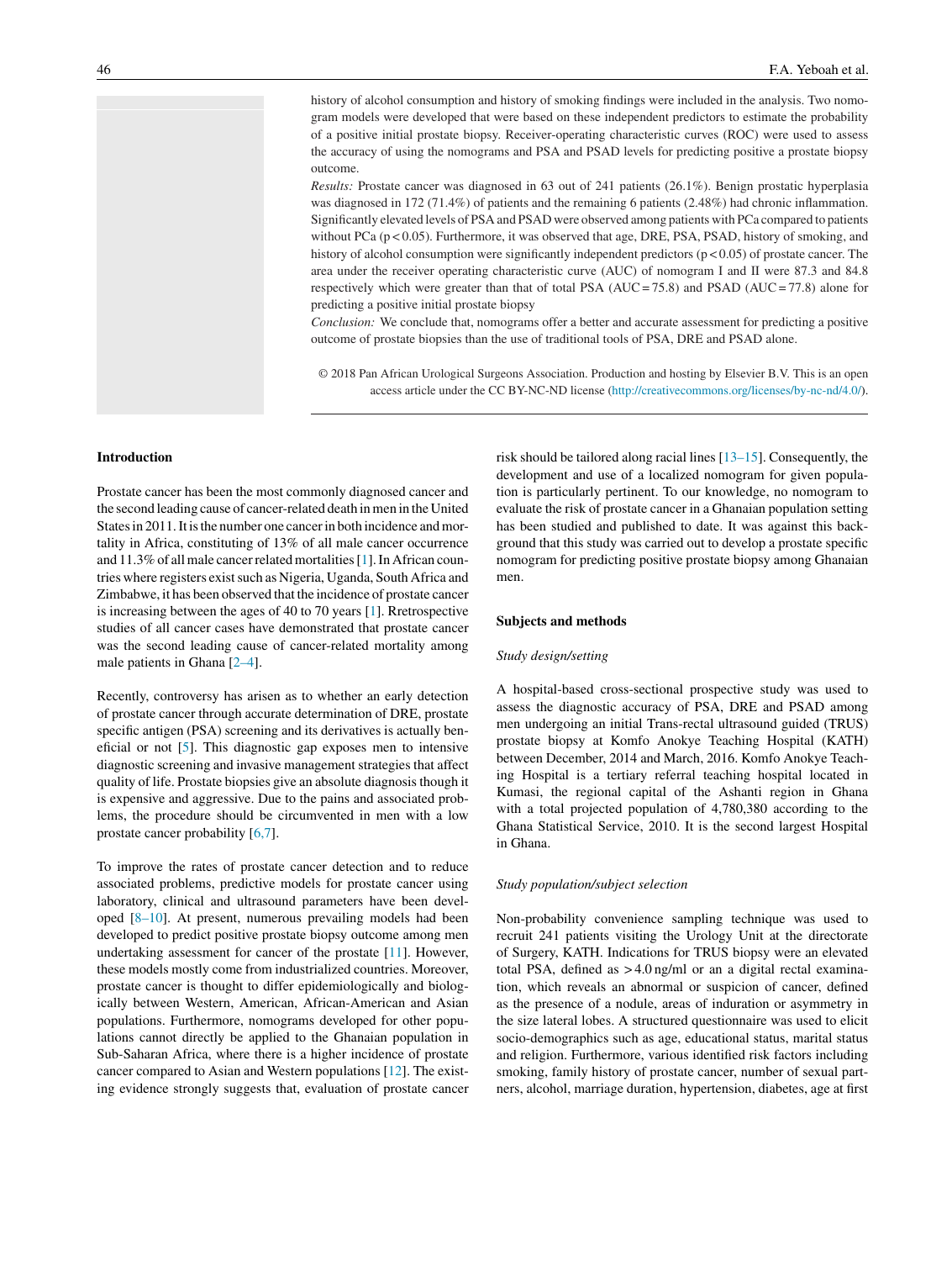sexual intercourse, heart attack as well as rheumatoid arthritis were noted.

#### *Statistical analysis*

# *Estimation of PSA, DRE, and trans rectal ultrasound biopsy*

Prior to ultrasonography, five millilitres (5 ml) of blood was collected into a vacutainer $(R)$ , and centrifuged to obtain the serum used for total PSA assay. The assay was performed using the electrochemiluminiscence method (Cobas e411 Analyzer, Roche Diagnostics, Germany). Trans-rectal ultrasonography was performed using an endocavitary convex probe with a 6.5 MHz transducer. Measures of the triaxial distances of the prostate were taken in its larger diameter and total volume was calculated using the formula; volume  $0.52 \times$  transverse diameter  $\times$  anterior posterior diameter  $\times$  longitudinal diameter. The PSAD was calculated as PSA (ng/ml) divided by the prostate volume (ml) and expressed as ng/ml/ml. Value of PSAD taken to be indicative of cancer was >0.15 ng/ml/ml. Digital rectal examination (DRE) was performed on each subject by an experienced urologist. Transrectal biopsies of the prostate were also performed by an experienced urologist with an 18-gauge automatic Tru-cut biopsy needle (Sonocare, Shanghai P.R.C) trans-rectal ultrasonography. All acquired specimens were placed in a formalin-filled container and sent for histopathologic examination. They were all examined by a board-certified pathologist at the department of Pathology, Komfo Anokye Teaching Hospital. All the pathologists were blinded from the clinical indicators of the patients

Data entry and analysis were performed using Stata version 12. Descriptive statistics was performed for demographic variables, expressed as mean and standard deviation in the case of continuous variables with normal distribution. In case of asymmetrical distribution, the median and inter quartile (IQR) values were used. Comparisons of variables (age, prostate volume, PSA and PSAD) between the patients with and without prostate cancer were done with t-test and Mann–Whitney u-test was used to compare non-parametric values. Both univariate and multivariate logistic regression analyses were used to examine the association between predictive variables and biopsy outcomes. Crude or adjusted odds ratios and 95% confidence intervals (CI) were calculated. Univariate logistic regression analysis indicated that age, total PSA, DRE, PSAD, history of smoking and alcohol consumption were the six significant predictors for a positive prostate biopsy. A stepwise multivariate logistic regression analysis showed that the most significant of the six risk factors for detecting prostate cancer were total PSA, DRE PSAD and history of alcohol consumption. Based on the final model, the estimated probability of a positive biopsy was calculated and a nomogram was accordingly developed as a clinical tool. P-values less than 0.05 were also considered significant.

# **Results**

Table 1 shows comparison of clinical prostate-related characteristics and diagnostic parameters of all participants, PCa and without PCa patients. Of 241 patients, PCa was found in 63 (26.1%) and 178

| Variables                        | All participants $(n = 241)$ | PCa $(n=63)$        | Without PCa $(n = 178)$ | P-value  |
|----------------------------------|------------------------------|---------------------|-------------------------|----------|
| Age (years, mean $\pm$ SD)       | $70.3 \pm 8.3$               | $71.8 \pm 6.8$      | $69.7 \pm 8.8$          | 0.094    |
| Age groups                       |                              |                     |                         |          |
| $50 - 59$                        | $23(9.5\%)$                  | $2(3.2\%)$          | $21(11.8\%)$            | 0.036    |
| $60 - 69$                        | 82 (34.0%)                   | $18(28.6\%)$        | 64 (36.0%)              |          |
| $70 - 79$                        | 36 (14.9%)                   | $36(57.1\%)$        | 68 (38.2%)              |          |
| $80+$                            | $32(13.3\%)$                 | $7(11.1\%)$         | $25(14.0\%)$            |          |
| PSA (ng/ml, Median IQR)          | $18.6(6.9-28.0)$             | $29.6(21.0-91.3)$   | $12.9(5.6-23.6)$        | < 0.0001 |
| PSA category (ng/ml)             |                              |                     |                         | < 0.0001 |
| $\leq 4.0$                       | $30(12.5\%)$                 | $1(1.6\%)$          | $29(16.3\%)$            |          |
| $4.1 - 10$                       | $56(23.2\%)$                 | $4(6.3\%)$          | $52(29.2\%)$            |          |
| $10.1 - 20$                      | $39(16.2\%)$                 | $7(11.1\%)$         | $32(18.0\%)$            |          |
| 20.1 50                          | 81 (33.6%)                   | $29(46.0\%)$        | $52(29.2\%)$            |          |
| $>50$                            | $35(14.5\%)$                 | $22(34.9\%)$        | $13(7.3\%)$             |          |
| DRE findings                     |                              |                     |                         | < 0.0001 |
| Positive                         | $102(42.3\%)$                | 44 $(69.8\%)$       | 58 (32.58%)             |          |
| Negative                         | 139 (57.7%)                  | $19(30.2\%)$        | $120(67.41\%)$          |          |
| PSAD (ng/ml/ml, Median IQR)      | $0.17(0.08 - 0.41)$          | $0.40(0.18 - 0.77)$ | $0.12(0.007 - 0.33)$    | < 0.0001 |
| <b>PSAD</b> category             |                              |                     |                         | < 0.0001 |
| < 0.15                           | $121(46.1\%)$                | 10(15.87%)          | 101(56.7%)              |          |
| $\geq 0.15$                      | 130 (53.9%)                  | 53 (84.3%)          | $77(43.3\%)$            |          |
| Prostate volume (ml, median IQR) | $83.1(60.9-124.5)$           | $86.9(61.0-124.5)$  | $80.65(60.7-124.6)$     | 0.600    |
| Prostate volume category         |                              |                     |                         | 0.385    |
| <40                              | 24 (10.0%)                   | $6(9.5\%)$          | $18(10.1\%)$            |          |
| $40 - 80$                        | 89 (36.9%)                   | $19(30.2\%)$        | $70(39.3\%)$            |          |
| >80                              | $128(53.1\%)$                | $90(60.3\%)$        | $90(50.6\%)$            |          |
| Qmax                             | $9.0(6.0-12.9)$              | $(6.0 - 10.5)$      | $9.0(6.0-14.0)$         | 0.262    |
| Vcomp                            | $106.0(88.2 - 127.0)$        | $103.8(92.5-126.0)$ | $106.2(85.0-136.8)$     | 0.569    |
| I-PSS score                      | $21.6 \pm 5.8$               | $22.3 \pm 5.9$      | $21.4 \pm 5.7$          | 0.121    |

**Table 1** Comparison of clinical, prostate related characteristics and diagnostic parameters of all participants, PCa and without PCa patients.

DRE = digital rectal examination, PSA = prostate specific antigen, PSAD = prostate Specific antigen, IQR = interquartile range, SD = standard deviation, IPSS = International prostate symptoms score.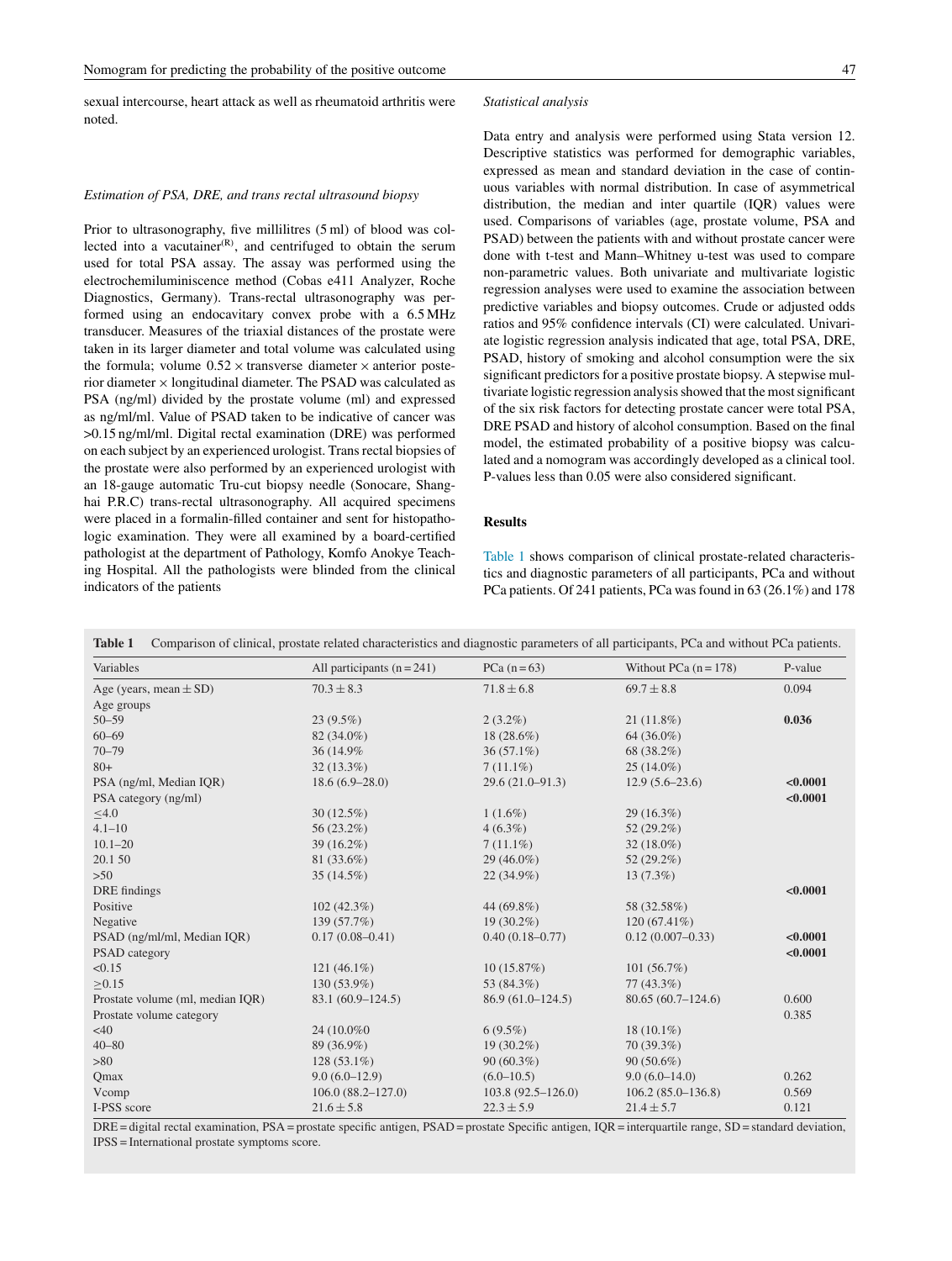| Variables                          | Patients | Positive biopsy | Odd ratio | 95% CI       | P-value  |
|------------------------------------|----------|-----------------|-----------|--------------|----------|
| Age (years)<br>Age groups (years)  |          |                 |           |              | 0.095    |
| $50 - 69$                          | 105      | 20(8.7%)        | Ref       |              |          |
| $\geq 70$                          | 136      | 43 (33.3%)      | 2.0       | $1.1 - 3.6$  | 0.038    |
| PSA(ng/ml)<br>PSA category (ng/ml) |          |                 |           |              | 0.002    |
| $\leq$ 20.0                        | 125      | $12(19.1\%)$    | Ref       |              |          |
| >20.0<br>DRE findings              | 116      | 51 (780.1%)     | 7.6       | $3.8 - 15.9$ | < 0.0001 |
| Negative                           | 102      | 44 $(43.1\%)$   | Ref       |              |          |
| Positive                           | 139      | 19 (13.7%)      | 4.8       | $2.6 - 8.9$  | < 0.0001 |
| <b>PSAD</b><br>PSAD category       |          |                 |           |              | 0.001    |
| < 0.15                             | 111      | $10(9.0\%)$     | Ref       |              |          |
| $\geq 0.15$                        | 130      | 53 (40.8%)      | 6.9       | $3.3 - 14.5$ | < 0.0001 |
| History of smoking                 |          |                 |           |              |          |
| N <sub>o</sub>                     | 174      | 52 (29.9%)      | Ref       |              |          |
| Yes                                | 67       | 11 $(16.4\%)$   | 0.5       | $0.2 - 1.0$  | < 0.036  |
| History of alcohol consumption     |          |                 |           |              |          |
| N <sub>o</sub>                     | 168      | 55 (32.7%)      | Ref       |              |          |
| Yes                                | 73       | $8(11.0\%)$     | 0.3       | $0.1 - 0.6$  | 0.001    |

**Table 2** Univariate logistic regression analyses of diagnostic tools and identified risk factors for evaluating the risk of positive prostate biopsy outcome.

CI = confidence interval, DRE = digital rectal examination, PSA = prostate specific antigen, PSAD = prostate Specific antigen.

(73.9%) did not have cancer. Out of the total studied subjects, 30 of them (12.5%) had PSA <4 ng/ml, 23.2% had their PSA between 4.1–10 ng/ml, 16.2% had PSA between 10.1–20 ng/ml, 33.6% had PSA between 20.1–50 ng/ml and 14.5% had PSA >50.0 ng/ml. The positive DREs detected among subjects were 57.7%. Higher proportion (53.9%) of all participants had PSAD >0.15 ng/ml/ml. With regards to age, majority (57.1%) of participants with cancer were aged of 70–79 years. Greater proportion (46.0%) of cancer subjects were in the PSA range of 20.1–50.0 ng/ml followed by >50.0 ng/ml  $(34.9\%)$ . Of the cancer subjects 69.8% had positive DRE at the initial screening stage. Higher proportion of cancer subjects (84.3%) had  $PSAD \geq 0.15$  ng/ml/ml. Total serum PSA and PSA Density (PSAD) were significantly higher (p < 0.0001**)** in subjects with PCa than subjects without PCa. There was no significant difference in the mean age and prostate volume between subjects with and without prostate cancer ( $p > 0.05$ ). There was a significant difference in age groups, DRE findings, PSA categories and PSAD between subjects with and without cancer  $(p < 0.0001)$ .

Table 2 shows the univariate analysis of diagnostic tools and identified risk factors for evaluating the risk of positive prostate biopsy outcome. The results of the univariate logistic regression analysis showed that age, prostate specific antigen (PSA), digital rectal examination (DRE), PSA Density (PSAD), history of smoking and history of alcohol consumption in men with initial positive prostate biopsy were all significantly different from those in men with negative biopsy  $(p < 0.05)$ . Participants who were above 70 years recorded increased odds ratios of 2.0 (95% CI, 1.1–2.6). Moreover, increased PSA [OR= 7.6(3.8–15.9), p < 0.0001], PSAD [OR= 6.9(3.3–14.5), p < 0.0001] and abnormal DRE findings  $[OR = 4.8(2.6-8.9), p < 0.0001]$  were statistically significantly associated with increased odds of developing prostate cancer respectively.

**Table 3** Multiple logistic analyses of diagnostic tools and identified risk factors for evaluating the risk of positive prostate biopsy outcome (Nomogram I).

| Variables                                                                                                                                             | Odd ratio            | 95% CI                            | P-value           | <b>B</b> eta      |
|-------------------------------------------------------------------------------------------------------------------------------------------------------|----------------------|-----------------------------------|-------------------|-------------------|
| Age groups (years)<br>$50 - 69$<br>>70                                                                                                                | Ref<br>1.6           | $0.8 - 3.1$                       | 0.188             | 0.46              |
| PSA category (ng/ml)<br>< 20.0<br>>20.0                                                                                                               | Ref<br>3.3           | $1.3 - 7.6$                       | 0.014             | 1.18              |
| DRE findings<br>Negative<br>Positive                                                                                                                  | Ref<br>5.8           | $2.7 - 12.43$                     | < 0.0001          | 1.76              |
| <b>PSAD</b> category<br>< 0.15<br>>0.15                                                                                                               | Ref<br>3.1           | $1.1 - 8.20$                      | 0.023             | 1.12              |
| History of smoking<br>N <sub>0</sub><br>Yes                                                                                                           | Ref<br>1.7           | $0.6 - 4.6$                       | 0.737             | 0.16              |
| History of alcohol<br>No<br>Yes<br>Constant                                                                                                           | Ref<br>0.2<br>0.0003 | $0.08 - 0.63$<br>$0.0002 - 0.049$ | 0.005<br>< 0.0001 | $-1.5$<br>$-7.55$ |
| $CI = confidence$<br>$interval$ , $DRE = digital$ rectal<br>examination,<br>PSA=prostate specific antigen, PSAD=prostate Specific antigen<br>density. |                      |                                   |                   |                   |

Table 3 shows the multiple logistic regression analysis of diagnostic tools and identified risk factors for evaluating the risk of positive prostate biopsy outcome. The results of the multiple logistic regression analyses showed that prostate specific antigen (PSA), DRE, PSAD and history of alcohol consump-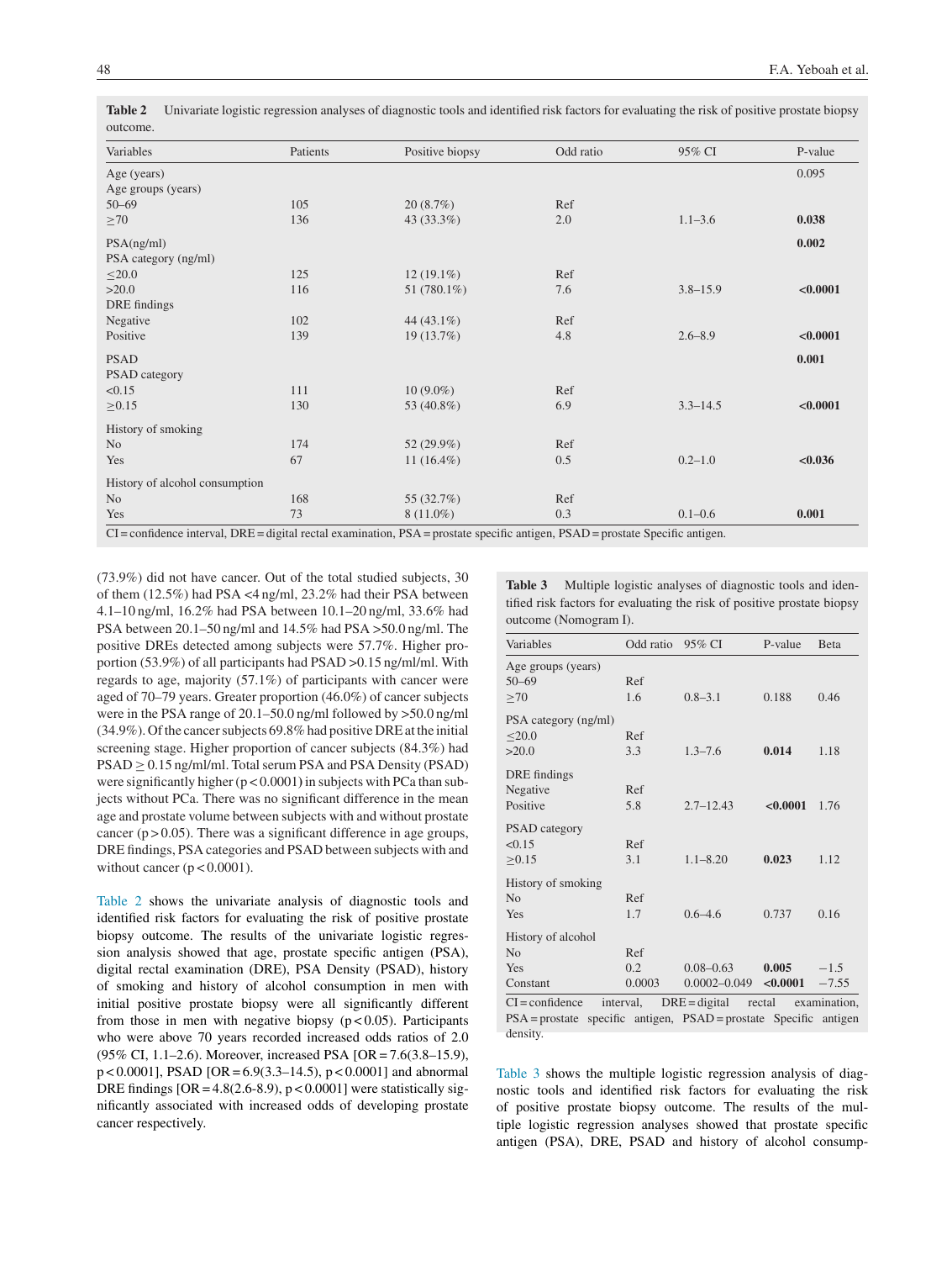<span id="page-4-0"></span>

**Figure 1** Shows nomogram I for predicting the probability of prostate cancer on needle biopsy using age, PSA category, PSAD category, history of smoking, history of alcohol consumption, and DRE findings. To determine the predicted probability of prostate cancer on initial biopsy, the patient's values are located on each axis. A vertical line is drawn to the '**Score**' axis is drawn to determine how many points are attributed to each variable. After summation of the points for all variables, the sum on the '**Total Scores**' is located on the total score axis to determine the individual probability of prostate cancer on initial prostate biopsy on the 'Probability of Prostate Cancer' line.

tion in men with initial positive prostate biopsy were all significantly different from those in men with negative biopsy  $(p < 0.05)$ . Moreover, increased PSA [OR = 3.3(1.3–7.6), p = 0.014], PSAD [OR =  $3.1(1.1-8.2)$ , p = 0.023] and abnormal DRE findings  $[OR = 5.8(2.7-12.4), p < 0.0001]$  were statistically significantly associated with increased odds of developing prostate cancerrespectively. The Hosmer–Lemeshow good of fit test showed that the model was well calibrated p equal to 0.325.

Table 4 shows the multiple logistic regression analysis of diagnostic tools for evaluating the risk of positive prostate biopsy outcome. In the multiple logistic regression analysis, PSA, PSAD and DRE in men were found to be significant independent predictors of initial positive prostate biopsy  $(p < 0.05)$ . Increased PSA [OR = 3.0(1.1–7.8), p = 0.027], PSAD  $[OR = 3.8 (1.4–10.9), p = 0.010]$  and abnormal DRE findings  $[OR = 5.4(2.6-10.8), p < 0.0001]$  were statistically significantly associated with increased odds of developing prostate cancerrespectively. The Hosmer–Lemeshow good of fit test showed that the model was well calibrated p equal to 0.283.

# **Discussion**

Conventionally, prostate biopsy is often performed with caution, yet various invasive procedure-associated complications after prostate biopsy may occur. Each year, millions of men undergo prostate

**Table 4** Multiple logistic analyses of diagnostic tools factors for evaluating the risk of positive prostate biopsy outcome (Nomogram  $ID.$ 

| Variable                                                                      | Odd ratio | 95% CI          | P-value  | <b>B</b> eta |  |  |
|-------------------------------------------------------------------------------|-----------|-----------------|----------|--------------|--|--|
| PSA category (ng/ml)                                                          |           |                 |          |              |  |  |
| < 20.0                                                                        | Ref       |                 |          |              |  |  |
| >20                                                                           | 3.0       | $1.1 - 7.8$     | 0.027    | 1.04         |  |  |
| DRE findings                                                                  |           |                 |          |              |  |  |
| Negative                                                                      | Ref       |                 |          |              |  |  |
| Positive                                                                      | 5.4       | $2.6 - 10.8$    | < 0.0001 | 1.72         |  |  |
| <b>PSAD</b> category                                                          |           |                 |          |              |  |  |
| < 0.15                                                                        | Ref       |                 |          |              |  |  |
| > 0.15                                                                        | 3.8       | $1.4 - 10.9$    | 0.010    | 0.94         |  |  |
| Constant                                                                      | 0.01      | $0.001 - 0.08$  | < 0.0001 | $-4.59$      |  |  |
| $CI = confidence$                                                             | interval. | $DRE = digital$ | rectal   | examination. |  |  |
| specific antigen, PSAD = prostate Specific antigen<br>$PSA = \text{prostate}$ |           |                 |          |              |  |  |
| density.                                                                      |           |                 |          |              |  |  |

biopsy to detect PCa globally [\[16,17\].](#page-7-0) Recent studies have reported an increase in the occurrence of infections after trans-rectal prostrate biopsy  $[17,18]$ . It is therefore clinically imperative that, the decision to perform a prostate biopsy is carefully made, so as to avoid the risk of probable procedure-related complications. Although nomograms have been developed in some parts of the world, there is paucity of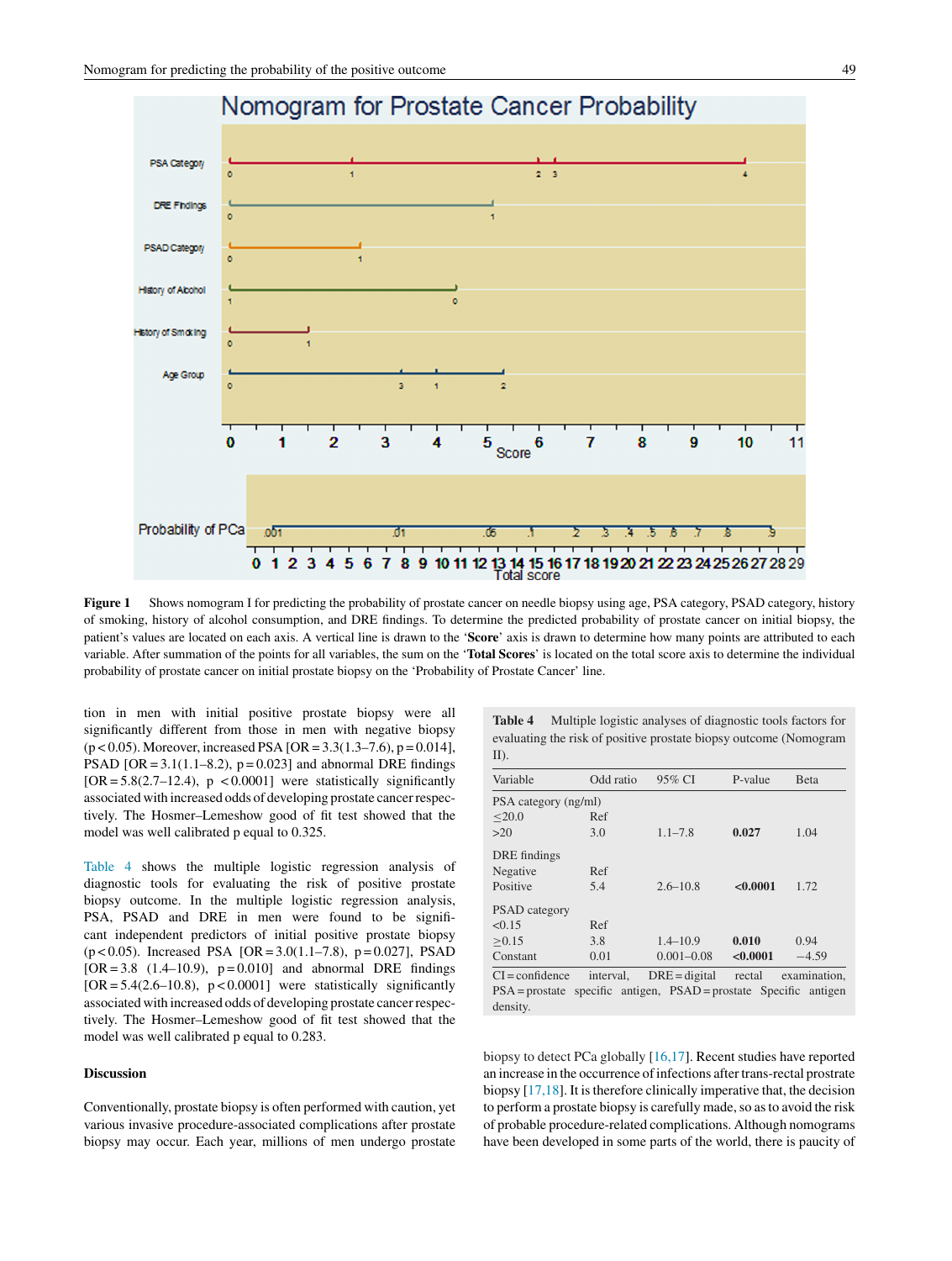

**Figure 2** Shows nomogram II for predicting the probability of prostate cancer on needle biopsy using PSA category, PSAD category and DRE findings. To determine the predicted probability of prostate cancer on initial biopsy, the patient's values are located on each axis. A vertical line to the '**Score**' axis is drawn to determine how many points were attributable to each variable. After summation of the points for all variables, the sum on the '**Total Scores**' is determined by locating the individual probability of prostate cancer of the initial prostate biopsy on the 'Probability of Prostate Cancer' line.

information on the use on nomogram model to the clinical outcome of a prostate biopsy in Ghana. This study is the first to develop a predictive model that incorporates clinical and laboratory data from general practice and examine the accuracy of a nomogram for the prediction of the prostate cancer risk in a Ghanaian population ([Fig.](#page-4-0) 1).

Reliable nomogram that can accurately predict and differentiate the presence of aggressive prostate cancer from benign conditions would be useful to urologists and patients to make relevant clinical decisions [\[19\].](#page-7-0) In the current dataset for nomogram development, we found that age, DRE PSA, PSAD, history of smoking, and history of alcohol consumption were significant independent predictors  $(p<0.05)$  of prostate cancer and were used for the nomogram predictor variables. These findings are consistent with those in previous reports from systematic review and the prevention trial and European randomized study [\[20,21\].](#page-7-0) Furthermore, several factors such as age, prostate specific antigen, free PSA, family history, race and abnormal DRE findings have been used as a predictor of prostate cancer [[11,19,22\].](#page-7-0) However, after multivariate analysis it was found that, age and history of smoking were not independent predictors of positive initial prostate biopsy  $(p > 0.05)$  in this current study. Previous studies among Americans and Canadian men by Nam et al., [[18\]](#page-7-0) and Optenberg et al., [[22\]](#page-7-0) reported a predictive value of 74% and 81.0%

using clinical parameters and identified risk factors. We developed and internally validated two (2) nomograms in this present study that predicted the probability of PCa in men referred for prostate needle biopsy. Using clinical parameters such as DRE, PSA and PSAD, the predicting AUC of the nomogram was 84.8%. It was therefore observed that addition of the identified risk factors such as age, history of smoking, and alcohol consumption improves the AUC to 87.7%. Thus the two nomograms developed in our present study would appropriately predict 84.8% and 87.3% of patients with PCa in a set of one hundred randomly paired patients in which only 1 subject has cancer of the prostate on needle biopsy and the other does not. These observed values from the current study are higher compared to those previously reported regressions-based nomograms for patients with localized PCa [\[6,23–26\].](#page-7-0) The results from this study favorably relates to the nature of the predictor variables used in the employed nomograms; namely age, DRE, PSA, history of smoking, history of alcohol consumption and PSAD. Indeed these predictors in combination have been shown to be more informative and reliable in the diagnosis of prostate cancer (Fig. 2).

In the Ghanaian setting, there is a widespread use of the PSA, DRE and PSAD tests, thus Ghanaian men are more frequently referred for biopsy under these conditions. However, in the present study, we found that the accuracy of nomogram I and II for predicting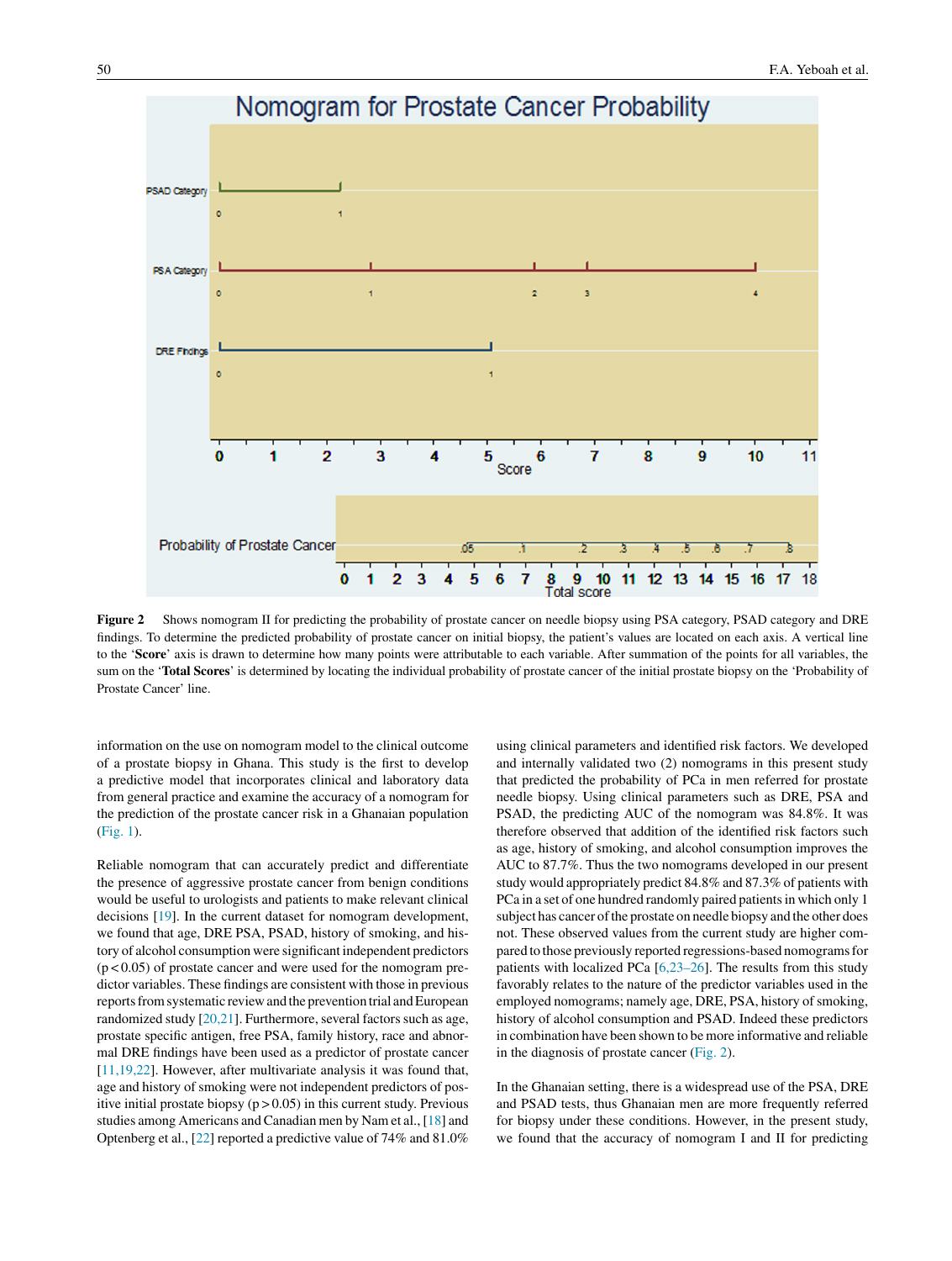

**Figure 3** Shows the area under the receiver-operating characteristic curve (AUC) for showing the accuracy of nomogram I, nomogram II, PSA and PSAD for predicting a positive initial prostate biopsy. AUC was 87.3 (83.1–92.3) for nomogram I, 84.8 (79.6–90.0) for nomogram II, 77.8 (71.5–84.0) for PSAD and 75.8 (69.2–82.5) respectively with significant asymptomatic P-value (<0.0001).

a positive initial prostate biopsy was better than using PSA levels alone (AUCs were 87.3%, 84.8 vs. 75.8%, respectively) (Fig. 3). Similar trends were also shown between the PSAD, DRE and the two nomograms respectively (AUC were 78.9%, 68.6% vs. 87.3%, 84.8%). While these results are similar with those reported from previous studies from developed countries [\[19,27–29\],](#page-7-0) this is the first time such findings are observed in a Ghanaian setting, using a Ghanaian cohort. Previous studies have not included PSAD in most prostate nomogram model, although PSAD has been shown in several studies to have a better accuracy than PSA and DRE [\[30–32\].](#page-8-0) A higher median PSAD value in our study was observed because PSAD testing is still not routinely used for early detection of prostate cancer in Ghana. Thus, the majority of prostate cancers are diagnosed at a later disease stage. PSAD, which was included in our predictive model, may also be a key factor in improving the accuracy of the nomogram.

Regression-based model needs to be calibrated and validated in patients with similar disease characteristics before usage since a generalized application of a model may various patient characteristics. In this study, the two nomograms developed were well calibrated by the Hosmer–Lemeshow good of fit test  $(p=0.325 \text{ and } =0.283)$ and validated internally with 500 bootstrapped re-samples. Most of the predictors used in the development of the two nomograms were significant in the bootstrapped output. These internal validity estimates demonstrated less pronounced differences between development and internal validation samples than were observed for the prostate biopsy nomograms. These findings are consistent with to previous studies on internally validated regression-based nomograms by Tang et al., [\[27\],](#page-7-0) Garzotto et al., [[23\]](#page-7-0) and Thompson et al., [\[26\]](#page-7-0) in the Chinese and Western population though nomogram in these studies demonstrated minimal decrease in predictive accuracy relative to our nomograms. However, Hernandez et al., [\[25\],](#page-7-0) Suzuki et al., [[6\]](#page-7-0) and Park et al., [[24\]](#page-7-0) failed to validate their models in their studies. The data in our study were obtained from a single, tertiary hospital, which may lead to partial results and our nomograms have not been validated externally. Whether it can be universally applied to Ghanaian populations must be confirmed, and further larger, prospective and randomized studies are necessary.

# **Conclusion**

Nomograms offer a better and accurate assessment for predicting a positive outcome of prostate biopsies than the use of traditional tools of PSA, DRE and PSAD in predicting the prostate biopsy outcome such as presence of prostate cancer and benign prostatic hyperplasia. Furthermore, this study reflected a hospital-based screening population and validated internally for its accuracy. The study provides a base line for further studies probably using, a multi-institutional study with larger population is strongly recommended.

#### **Ethical committee approval**

Ethical Approval (CHRPE/AP/243/15) for the study was obtained from the Committee on Human Research, Publication and Ethics of the School of Medical Sciences (SMS), Kwame Nkrumah University of Science and Technology (KNUST) as well as ethical review board of the Komfo Anokye Teaching Hospital (KATH). Participation was voluntary and written informed consent was obtained from each participant according to Helsinki declaration. Respondents were assured that the information gathered was to be used strictly for research and academic purpose only. In addition, respondents were given the freedom to opt out any time they thought they could not continue with the study.

# **Authors' contributions**

AYF contributed to the conception of the research idea, design data analysis and interpretation, paper drafting and revision. GSKC contributed to the conception of the research idea, design, data analysis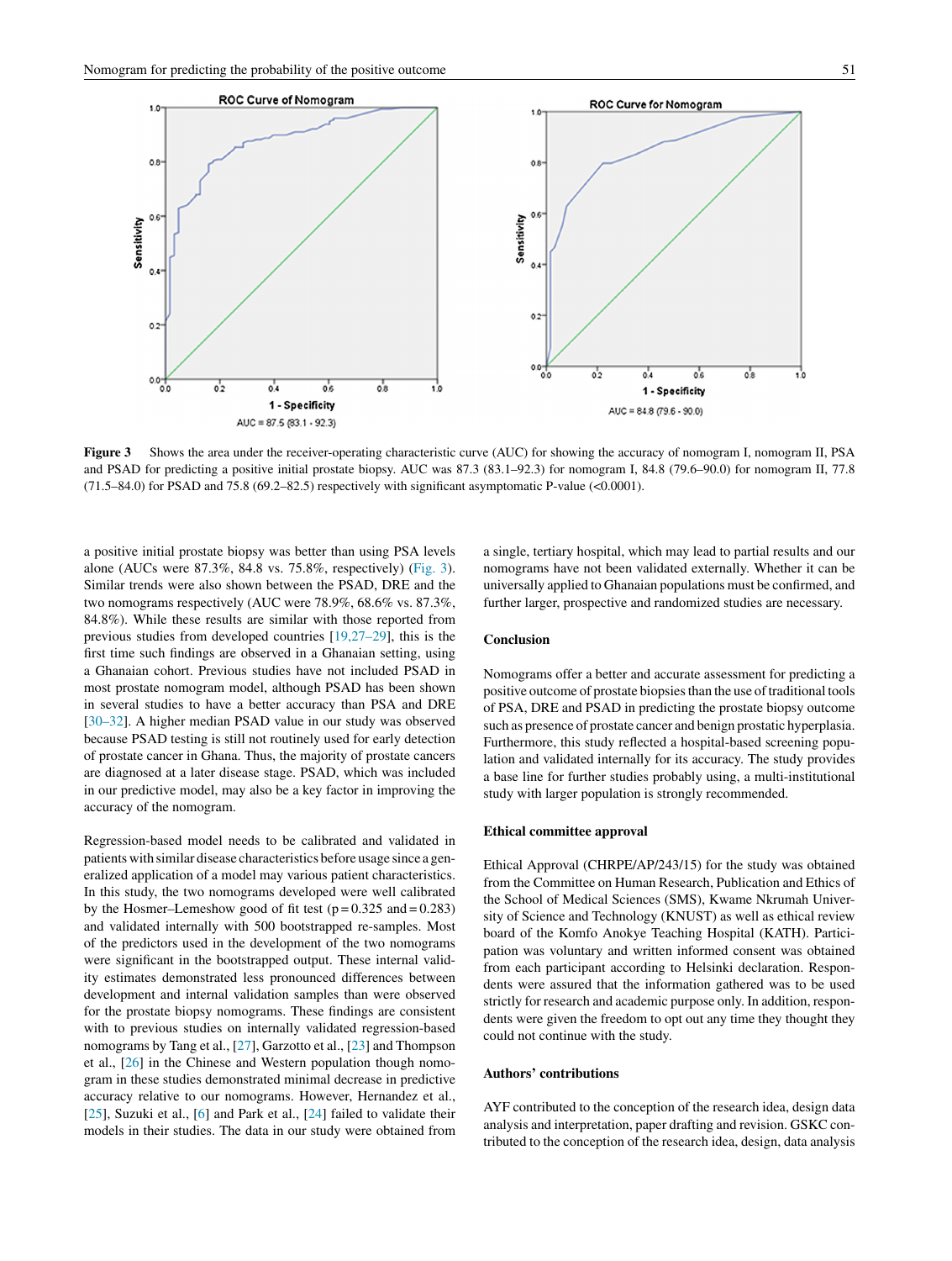<span id="page-7-0"></span>and interpretation, paper drafting and revision. AK contributed to the conception of the research idea, design, data collection, data analysis and interpretation, paper drafting and revision. EFL contributed to research design, patient recruitment, collection data analysis and interpretation, paper drafting and revision. CO contributed to data interpretation, paper drafting and revision. EA contributed to research design, patient recruitment data analysis and collection. TFB contributed to the conception of the research idea, design and data collection. GA contributed to the conception of the research idea, design, and data collection. ENB contributed to data interpretation, paper drafting and revision. EOA contributed to patient recruitment data analysis and collectionBA contributed to data interpretation, paper drafting. All authors approved the final manuscript before publication and agree to be accountable for all aspects of the work.

# **Conflict of interest**

Authors of this article have no competing interest.

# **Source of funding**

No funding was obtained for this research.

# **Acknowledgement**

Gratitude goes to workers at Department of Surgery (Urology Unit) Komfo Anokye Teaching Hospital Kumasi, Ghana and Department of Molecular Medicine, KNUST, Kumasi-Ghana.

# **References**

- [1] [Wabinga](http://refhub.elsevier.com/S1110-5704(17)30097-8/sbref0005) [H.](http://refhub.elsevier.com/S1110-5704(17)30097-8/sbref0005) [Cancer](http://refhub.elsevier.com/S1110-5704(17)30097-8/sbref0005) [registry](http://refhub.elsevier.com/S1110-5704(17)30097-8/sbref0005) [development](http://refhub.elsevier.com/S1110-5704(17)30097-8/sbref0005) [in](http://refhub.elsevier.com/S1110-5704(17)30097-8/sbref0005) [Africa.](http://refhub.elsevier.com/S1110-5704(17)30097-8/sbref0005) [In:](http://refhub.elsevier.com/S1110-5704(17)30097-8/sbref0005) [Proceedings](http://refhub.elsevier.com/S1110-5704(17)30097-8/sbref0005) [of](http://refhub.elsevier.com/S1110-5704(17)30097-8/sbref0005) [the](http://refhub.elsevier.com/S1110-5704(17)30097-8/sbref0005) [4th](http://refhub.elsevier.com/S1110-5704(17)30097-8/sbref0005) [International](http://refhub.elsevier.com/S1110-5704(17)30097-8/sbref0005) [Conference](http://refhub.elsevier.com/S1110-5704(17)30097-8/sbref0005) [on](http://refhub.elsevier.com/S1110-5704(17)30097-8/sbref0005) [Cancer](http://refhub.elsevier.com/S1110-5704(17)30097-8/sbref0005) [in](http://refhub.elsevier.com/S1110-5704(17)30097-8/sbref0005) [Africa](http://refhub.elsevier.com/S1110-5704(17)30097-8/sbref0005) [Accra.](http://refhub.elsevier.com/S1110-5704(17)30097-8/sbref0005) [2003.](http://refhub.elsevier.com/S1110-5704(17)30097-8/sbref0005) [p.](http://refhub.elsevier.com/S1110-5704(17)30097-8/sbref0005) [6–10.](http://refhub.elsevier.com/S1110-5704(17)30097-8/sbref0005)
- [2] [Wiredu](http://refhub.elsevier.com/S1110-5704(17)30097-8/sbref0010) [EK,](http://refhub.elsevier.com/S1110-5704(17)30097-8/sbref0010) [Armah](http://refhub.elsevier.com/S1110-5704(17)30097-8/sbref0010) [HB.](http://refhub.elsevier.com/S1110-5704(17)30097-8/sbref0010) [Cancer](http://refhub.elsevier.com/S1110-5704(17)30097-8/sbref0010) [mortality](http://refhub.elsevier.com/S1110-5704(17)30097-8/sbref0010) [patterns](http://refhub.elsevier.com/S1110-5704(17)30097-8/sbref0010) [in](http://refhub.elsevier.com/S1110-5704(17)30097-8/sbref0010) [Ghana:](http://refhub.elsevier.com/S1110-5704(17)30097-8/sbref0010) [a](http://refhub.elsevier.com/S1110-5704(17)30097-8/sbref0010) [10](http://refhub.elsevier.com/S1110-5704(17)30097-8/sbref0010) [year](http://refhub.elsevier.com/S1110-5704(17)30097-8/sbref0010) [review](http://refhub.elsevier.com/S1110-5704(17)30097-8/sbref0010) [of](http://refhub.elsevier.com/S1110-5704(17)30097-8/sbref0010) [autopsies](http://refhub.elsevier.com/S1110-5704(17)30097-8/sbref0010) [and](http://refhub.elsevier.com/S1110-5704(17)30097-8/sbref0010) [hospital](http://refhub.elsevier.com/S1110-5704(17)30097-8/sbref0010) [mortality.](http://refhub.elsevier.com/S1110-5704(17)30097-8/sbref0010) [BMC](http://refhub.elsevier.com/S1110-5704(17)30097-8/sbref0010) [Public](http://refhub.elsevier.com/S1110-5704(17)30097-8/sbref0010) [Health](http://refhub.elsevier.com/S1110-5704(17)30097-8/sbref0010) [2006;6\(1\):1.](http://refhub.elsevier.com/S1110-5704(17)30097-8/sbref0010)
- [3] [Klufio](http://refhub.elsevier.com/S1110-5704(17)30097-8/sbref0015) [G.](http://refhub.elsevier.com/S1110-5704(17)30097-8/sbref0015) [A](http://refhub.elsevier.com/S1110-5704(17)30097-8/sbref0015) [review](http://refhub.elsevier.com/S1110-5704(17)30097-8/sbref0015) [of](http://refhub.elsevier.com/S1110-5704(17)30097-8/sbref0015) [genitourinary](http://refhub.elsevier.com/S1110-5704(17)30097-8/sbref0015) [cancers](http://refhub.elsevier.com/S1110-5704(17)30097-8/sbref0015) [at](http://refhub.elsevier.com/S1110-5704(17)30097-8/sbref0015) [the](http://refhub.elsevier.com/S1110-5704(17)30097-8/sbref0015) [Korle-Bu](http://refhub.elsevier.com/S1110-5704(17)30097-8/sbref0015) [teaching](http://refhub.elsevier.com/S1110-5704(17)30097-8/sbref0015) [hospital](http://refhub.elsevier.com/S1110-5704(17)30097-8/sbref0015) [Accra,](http://refhub.elsevier.com/S1110-5704(17)30097-8/sbref0015) [Ghana.](http://refhub.elsevier.com/S1110-5704(17)30097-8/sbref0015) [West](http://refhub.elsevier.com/S1110-5704(17)30097-8/sbref0015) [Afr](http://refhub.elsevier.com/S1110-5704(17)30097-8/sbref0015) [J](http://refhub.elsevier.com/S1110-5704(17)30097-8/sbref0015) [Med](http://refhub.elsevier.com/S1110-5704(17)30097-8/sbref0015) [2004;23\(2\):131–4.](http://refhub.elsevier.com/S1110-5704(17)30097-8/sbref0015)
- [4] [Laryea](http://refhub.elsevier.com/S1110-5704(17)30097-8/sbref0020) [DO,](http://refhub.elsevier.com/S1110-5704(17)30097-8/sbref0020) [Awuah](http://refhub.elsevier.com/S1110-5704(17)30097-8/sbref0020) [B,](http://refhub.elsevier.com/S1110-5704(17)30097-8/sbref0020) [Amoako](http://refhub.elsevier.com/S1110-5704(17)30097-8/sbref0020) [YA,](http://refhub.elsevier.com/S1110-5704(17)30097-8/sbref0020) [Osei-Bonsu](http://refhub.elsevier.com/S1110-5704(17)30097-8/sbref0020) [E,](http://refhub.elsevier.com/S1110-5704(17)30097-8/sbref0020) [Dogbe](http://refhub.elsevier.com/S1110-5704(17)30097-8/sbref0020) [J,](http://refhub.elsevier.com/S1110-5704(17)30097-8/sbref0020) [Larsen-](http://refhub.elsevier.com/S1110-5704(17)30097-8/sbref0020)[Reindorf](http://refhub.elsevier.com/S1110-5704(17)30097-8/sbref0020) [R,](http://refhub.elsevier.com/S1110-5704(17)30097-8/sbref0020) [et](http://refhub.elsevier.com/S1110-5704(17)30097-8/sbref0020) [al.](http://refhub.elsevier.com/S1110-5704(17)30097-8/sbref0020) [Cancer](http://refhub.elsevier.com/S1110-5704(17)30097-8/sbref0020) [incidence](http://refhub.elsevier.com/S1110-5704(17)30097-8/sbref0020) [in](http://refhub.elsevier.com/S1110-5704(17)30097-8/sbref0020) [Ghana,](http://refhub.elsevier.com/S1110-5704(17)30097-8/sbref0020) [2012:](http://refhub.elsevier.com/S1110-5704(17)30097-8/sbref0020) [evidence](http://refhub.elsevier.com/S1110-5704(17)30097-8/sbref0020) [from](http://refhub.elsevier.com/S1110-5704(17)30097-8/sbref0020) [a](http://refhub.elsevier.com/S1110-5704(17)30097-8/sbref0020) [population-based](http://refhub.elsevier.com/S1110-5704(17)30097-8/sbref0020) [cancer](http://refhub.elsevier.com/S1110-5704(17)30097-8/sbref0020) [registry.](http://refhub.elsevier.com/S1110-5704(17)30097-8/sbref0020) [BMC](http://refhub.elsevier.com/S1110-5704(17)30097-8/sbref0020) [Cancer](http://refhub.elsevier.com/S1110-5704(17)30097-8/sbref0020) [2014;14\(1\):1.](http://refhub.elsevier.com/S1110-5704(17)30097-8/sbref0020)
- [5] [Barry](http://refhub.elsevier.com/S1110-5704(17)30097-8/sbref0025) [MJ.](http://refhub.elsevier.com/S1110-5704(17)30097-8/sbref0025) [Screening](http://refhub.elsevier.com/S1110-5704(17)30097-8/sbref0025) [for](http://refhub.elsevier.com/S1110-5704(17)30097-8/sbref0025) [prostate](http://refhub.elsevier.com/S1110-5704(17)30097-8/sbref0025) [cancer—the](http://refhub.elsevier.com/S1110-5704(17)30097-8/sbref0025) [controversy](http://refhub.elsevier.com/S1110-5704(17)30097-8/sbref0025) [that](http://refhub.elsevier.com/S1110-5704(17)30097-8/sbref0025) [refuses](http://refhub.elsevier.com/S1110-5704(17)30097-8/sbref0025) [to](http://refhub.elsevier.com/S1110-5704(17)30097-8/sbref0025) [die.](http://refhub.elsevier.com/S1110-5704(17)30097-8/sbref0025) [N](http://refhub.elsevier.com/S1110-5704(17)30097-8/sbref0025) [Engl](http://refhub.elsevier.com/S1110-5704(17)30097-8/sbref0025) [J](http://refhub.elsevier.com/S1110-5704(17)30097-8/sbref0025) [Med](http://refhub.elsevier.com/S1110-5704(17)30097-8/sbref0025) [2009;360\(13\):1351–4.](http://refhub.elsevier.com/S1110-5704(17)30097-8/sbref0025)
- [6] [Suzuki](http://refhub.elsevier.com/S1110-5704(17)30097-8/sbref0030) [H,](http://refhub.elsevier.com/S1110-5704(17)30097-8/sbref0030) [Komiya](http://refhub.elsevier.com/S1110-5704(17)30097-8/sbref0030) [A,](http://refhub.elsevier.com/S1110-5704(17)30097-8/sbref0030) [Kamiya](http://refhub.elsevier.com/S1110-5704(17)30097-8/sbref0030) [N,](http://refhub.elsevier.com/S1110-5704(17)30097-8/sbref0030) [Imamoto](http://refhub.elsevier.com/S1110-5704(17)30097-8/sbref0030) [T,](http://refhub.elsevier.com/S1110-5704(17)30097-8/sbref0030) [Kawamura](http://refhub.elsevier.com/S1110-5704(17)30097-8/sbref0030) [K,](http://refhub.elsevier.com/S1110-5704(17)30097-8/sbref0030) [Miura](http://refhub.elsevier.com/S1110-5704(17)30097-8/sbref0030) [J,](http://refhub.elsevier.com/S1110-5704(17)30097-8/sbref0030) [et](http://refhub.elsevier.com/S1110-5704(17)30097-8/sbref0030) [al.](http://refhub.elsevier.com/S1110-5704(17)30097-8/sbref0030) [Development](http://refhub.elsevier.com/S1110-5704(17)30097-8/sbref0030) [of](http://refhub.elsevier.com/S1110-5704(17)30097-8/sbref0030) [a](http://refhub.elsevier.com/S1110-5704(17)30097-8/sbref0030) [nomogram](http://refhub.elsevier.com/S1110-5704(17)30097-8/sbref0030) [to](http://refhub.elsevier.com/S1110-5704(17)30097-8/sbref0030) [predict](http://refhub.elsevier.com/S1110-5704(17)30097-8/sbref0030) [probability](http://refhub.elsevier.com/S1110-5704(17)30097-8/sbref0030) [of](http://refhub.elsevier.com/S1110-5704(17)30097-8/sbref0030) [positive](http://refhub.elsevier.com/S1110-5704(17)30097-8/sbref0030) [initial](http://refhub.elsevier.com/S1110-5704(17)30097-8/sbref0030) [prostate](http://refhub.elsevier.com/S1110-5704(17)30097-8/sbref0030) [biopsy](http://refhub.elsevier.com/S1110-5704(17)30097-8/sbref0030) [among](http://refhub.elsevier.com/S1110-5704(17)30097-8/sbref0030) [Japanese](http://refhub.elsevier.com/S1110-5704(17)30097-8/sbref0030) [patients.](http://refhub.elsevier.com/S1110-5704(17)30097-8/sbref0030) [Urology](http://refhub.elsevier.com/S1110-5704(17)30097-8/sbref0030) [2006;67\(1\):131–6.](http://refhub.elsevier.com/S1110-5704(17)30097-8/sbref0030)
- [7] [Rodriguez](http://refhub.elsevier.com/S1110-5704(17)30097-8/sbref0035) [LV,](http://refhub.elsevier.com/S1110-5704(17)30097-8/sbref0035) [Terriz](http://refhub.elsevier.com/S1110-5704(17)30097-8/sbref0035) [MK.](http://refhub.elsevier.com/S1110-5704(17)30097-8/sbref0035) [Risks](http://refhub.elsevier.com/S1110-5704(17)30097-8/sbref0035) [and](http://refhub.elsevier.com/S1110-5704(17)30097-8/sbref0035) [complications](http://refhub.elsevier.com/S1110-5704(17)30097-8/sbref0035) [of](http://refhub.elsevier.com/S1110-5704(17)30097-8/sbref0035) [transrectal](http://refhub.elsevier.com/S1110-5704(17)30097-8/sbref0035) [ultra](http://refhub.elsevier.com/S1110-5704(17)30097-8/sbref0035)[sound](http://refhub.elsevier.com/S1110-5704(17)30097-8/sbref0035) [guided](http://refhub.elsevier.com/S1110-5704(17)30097-8/sbref0035) [prostate](http://refhub.elsevier.com/S1110-5704(17)30097-8/sbref0035) [needle](http://refhub.elsevier.com/S1110-5704(17)30097-8/sbref0035) [biopsy:](http://refhub.elsevier.com/S1110-5704(17)30097-8/sbref0035) [a](http://refhub.elsevier.com/S1110-5704(17)30097-8/sbref0035) [prospective](http://refhub.elsevier.com/S1110-5704(17)30097-8/sbref0035) [study](http://refhub.elsevier.com/S1110-5704(17)30097-8/sbref0035) [and](http://refhub.elsevier.com/S1110-5704(17)30097-8/sbref0035) [review](http://refhub.elsevier.com/S1110-5704(17)30097-8/sbref0035) [of](http://refhub.elsevier.com/S1110-5704(17)30097-8/sbref0035) [the](http://refhub.elsevier.com/S1110-5704(17)30097-8/sbref0035) [literature.](http://refhub.elsevier.com/S1110-5704(17)30097-8/sbref0035) [J](http://refhub.elsevier.com/S1110-5704(17)30097-8/sbref0035) [Urol](http://refhub.elsevier.com/S1110-5704(17)30097-8/sbref0035) [1998;160\(6\):2115–20.](http://refhub.elsevier.com/S1110-5704(17)30097-8/sbref0035)
- [8] [Potter](http://refhub.elsevier.com/S1110-5704(17)30097-8/sbref0040) [SR,](http://refhub.elsevier.com/S1110-5704(17)30097-8/sbref0040) [Horniger](http://refhub.elsevier.com/S1110-5704(17)30097-8/sbref0040) [W,](http://refhub.elsevier.com/S1110-5704(17)30097-8/sbref0040) [Tinzl](http://refhub.elsevier.com/S1110-5704(17)30097-8/sbref0040) [M,](http://refhub.elsevier.com/S1110-5704(17)30097-8/sbref0040) [Bartsch](http://refhub.elsevier.com/S1110-5704(17)30097-8/sbref0040) [G,](http://refhub.elsevier.com/S1110-5704(17)30097-8/sbref0040) [Partin](http://refhub.elsevier.com/S1110-5704(17)30097-8/sbref0040) [AW.](http://refhub.elsevier.com/S1110-5704(17)30097-8/sbref0040) [Age,](http://refhub.elsevier.com/S1110-5704(17)30097-8/sbref0040) [prostate-specific](http://refhub.elsevier.com/S1110-5704(17)30097-8/sbref0040) [antigen,](http://refhub.elsevier.com/S1110-5704(17)30097-8/sbref0040) [and](http://refhub.elsevier.com/S1110-5704(17)30097-8/sbref0040) [digital](http://refhub.elsevier.com/S1110-5704(17)30097-8/sbref0040) [rectal](http://refhub.elsevier.com/S1110-5704(17)30097-8/sbref0040) [examination](http://refhub.elsevier.com/S1110-5704(17)30097-8/sbref0040) [as](http://refhub.elsevier.com/S1110-5704(17)30097-8/sbref0040) [determi](http://refhub.elsevier.com/S1110-5704(17)30097-8/sbref0040)[nants](http://refhub.elsevier.com/S1110-5704(17)30097-8/sbref0040) [of](http://refhub.elsevier.com/S1110-5704(17)30097-8/sbref0040) [the](http://refhub.elsevier.com/S1110-5704(17)30097-8/sbref0040) [probability](http://refhub.elsevier.com/S1110-5704(17)30097-8/sbref0040) [of](http://refhub.elsevier.com/S1110-5704(17)30097-8/sbref0040) [having](http://refhub.elsevier.com/S1110-5704(17)30097-8/sbref0040) [prostate](http://refhub.elsevier.com/S1110-5704(17)30097-8/sbref0040) [cancer.](http://refhub.elsevier.com/S1110-5704(17)30097-8/sbref0040) [Urology](http://refhub.elsevier.com/S1110-5704(17)30097-8/sbref0040) [2001;57\(6\):](http://refhub.elsevier.com/S1110-5704(17)30097-8/sbref0040) [1100–4.](http://refhub.elsevier.com/S1110-5704(17)30097-8/sbref0040)
- [9] [Ohori](http://refhub.elsevier.com/S1110-5704(17)30097-8/sbref0045) [M,](http://refhub.elsevier.com/S1110-5704(17)30097-8/sbref0045) [Swindle](http://refhub.elsevier.com/S1110-5704(17)30097-8/sbref0045) [P.](http://refhub.elsevier.com/S1110-5704(17)30097-8/sbref0045) [Nomograms](http://refhub.elsevier.com/S1110-5704(17)30097-8/sbref0045) [and](http://refhub.elsevier.com/S1110-5704(17)30097-8/sbref0045) instruments for the [initial](http://refhub.elsevier.com/S1110-5704(17)30097-8/sbref0045) [prostate](http://refhub.elsevier.com/S1110-5704(17)30097-8/sbref0045) [evaluation:](http://refhub.elsevier.com/S1110-5704(17)30097-8/sbref0045) [the](http://refhub.elsevier.com/S1110-5704(17)30097-8/sbref0045) [ability](http://refhub.elsevier.com/S1110-5704(17)30097-8/sbref0045) [to](http://refhub.elsevier.com/S1110-5704(17)30097-8/sbref0045) [estimate](http://refhub.elsevier.com/S1110-5704(17)30097-8/sbref0045) [the](http://refhub.elsevier.com/S1110-5704(17)30097-8/sbref0045) [likelihood](http://refhub.elsevier.com/S1110-5704(17)30097-8/sbref0045) [of](http://refhub.elsevier.com/S1110-5704(17)30097-8/sbref0045) [identifying](http://refhub.elsevier.com/S1110-5704(17)30097-8/sbref0045) [prostate](http://refhub.elsevier.com/S1110-5704(17)30097-8/sbref0045) [cancer.](http://refhub.elsevier.com/S1110-5704(17)30097-8/sbref0045) [Seminars](http://refhub.elsevier.com/S1110-5704(17)30097-8/sbref0045) [in](http://refhub.elsevier.com/S1110-5704(17)30097-8/sbref0045) [Urologic](http://refhub.elsevier.com/S1110-5704(17)30097-8/sbref0045) [Oncology:](http://refhub.elsevier.com/S1110-5704(17)30097-8/sbref0045) [2002](http://refhub.elsevier.com/S1110-5704(17)30097-8/sbref0045) [2002:116](http://refhub.elsevier.com/S1110-5704(17)30097-8/sbref0045)––[122.](http://refhub.elsevier.com/S1110-5704(17)30097-8/sbref0045)
- [10] [Djavan](http://refhub.elsevier.com/S1110-5704(17)30097-8/sbref0050) [B,](http://refhub.elsevier.com/S1110-5704(17)30097-8/sbref0050) [Remzi](http://refhub.elsevier.com/S1110-5704(17)30097-8/sbref0050) [M,](http://refhub.elsevier.com/S1110-5704(17)30097-8/sbref0050) [Zlotta](http://refhub.elsevier.com/S1110-5704(17)30097-8/sbref0050) [A,](http://refhub.elsevier.com/S1110-5704(17)30097-8/sbref0050) [Seitz](http://refhub.elsevier.com/S1110-5704(17)30097-8/sbref0050) [C,](http://refhub.elsevier.com/S1110-5704(17)30097-8/sbref0050) [Snow](http://refhub.elsevier.com/S1110-5704(17)30097-8/sbref0050) [P,](http://refhub.elsevier.com/S1110-5704(17)30097-8/sbref0050) [Marberger](http://refhub.elsevier.com/S1110-5704(17)30097-8/sbref0050) [M.](http://refhub.elsevier.com/S1110-5704(17)30097-8/sbref0050) [Novel](http://refhub.elsevier.com/S1110-5704(17)30097-8/sbref0050) [artificial](http://refhub.elsevier.com/S1110-5704(17)30097-8/sbref0050) [neural](http://refhub.elsevier.com/S1110-5704(17)30097-8/sbref0050) [network](http://refhub.elsevier.com/S1110-5704(17)30097-8/sbref0050) [for](http://refhub.elsevier.com/S1110-5704(17)30097-8/sbref0050) [early](http://refhub.elsevier.com/S1110-5704(17)30097-8/sbref0050) [detection](http://refhub.elsevier.com/S1110-5704(17)30097-8/sbref0050) [of](http://refhub.elsevier.com/S1110-5704(17)30097-8/sbref0050) [prostate](http://refhub.elsevier.com/S1110-5704(17)30097-8/sbref0050) [cancer.](http://refhub.elsevier.com/S1110-5704(17)30097-8/sbref0050) [J](http://refhub.elsevier.com/S1110-5704(17)30097-8/sbref0050) [Clin](http://refhub.elsevier.com/S1110-5704(17)30097-8/sbref0050) [Oncol](http://refhub.elsevier.com/S1110-5704(17)30097-8/sbref0050) [2002;20\(4\):921](http://refhub.elsevier.com/S1110-5704(17)30097-8/sbref0050)–[9.](http://refhub.elsevier.com/S1110-5704(17)30097-8/sbref0050)
- [11] [Karakiewicz](http://refhub.elsevier.com/S1110-5704(17)30097-8/sbref0055) [PI,](http://refhub.elsevier.com/S1110-5704(17)30097-8/sbref0055) [Benayoun](http://refhub.elsevier.com/S1110-5704(17)30097-8/sbref0055) [S,](http://refhub.elsevier.com/S1110-5704(17)30097-8/sbref0055) [Kattan](http://refhub.elsevier.com/S1110-5704(17)30097-8/sbref0055) [MW,](http://refhub.elsevier.com/S1110-5704(17)30097-8/sbref0055) [Perrotte](http://refhub.elsevier.com/S1110-5704(17)30097-8/sbref0055) [P,](http://refhub.elsevier.com/S1110-5704(17)30097-8/sbref0055) [Valiquette](http://refhub.elsevier.com/S1110-5704(17)30097-8/sbref0055) [L,](http://refhub.elsevier.com/S1110-5704(17)30097-8/sbref0055) [Scardino](http://refhub.elsevier.com/S1110-5704(17)30097-8/sbref0055) [PT,](http://refhub.elsevier.com/S1110-5704(17)30097-8/sbref0055) [et](http://refhub.elsevier.com/S1110-5704(17)30097-8/sbref0055) [al.](http://refhub.elsevier.com/S1110-5704(17)30097-8/sbref0055) [Development](http://refhub.elsevier.com/S1110-5704(17)30097-8/sbref0055) [and](http://refhub.elsevier.com/S1110-5704(17)30097-8/sbref0055) [validation](http://refhub.elsevier.com/S1110-5704(17)30097-8/sbref0055) [of](http://refhub.elsevier.com/S1110-5704(17)30097-8/sbref0055) [a](http://refhub.elsevier.com/S1110-5704(17)30097-8/sbref0055) [nomogram](http://refhub.elsevier.com/S1110-5704(17)30097-8/sbref0055)

[predicting](http://refhub.elsevier.com/S1110-5704(17)30097-8/sbref0055) [the](http://refhub.elsevier.com/S1110-5704(17)30097-8/sbref0055) [outcome](http://refhub.elsevier.com/S1110-5704(17)30097-8/sbref0055) [of](http://refhub.elsevier.com/S1110-5704(17)30097-8/sbref0055) [prostate](http://refhub.elsevier.com/S1110-5704(17)30097-8/sbref0055) [biopsy](http://refhub.elsevier.com/S1110-5704(17)30097-8/sbref0055) [based](http://refhub.elsevier.com/S1110-5704(17)30097-8/sbref0055) [on](http://refhub.elsevier.com/S1110-5704(17)30097-8/sbref0055) [patient](http://refhub.elsevier.com/S1110-5704(17)30097-8/sbref0055) [age,](http://refhub.elsevier.com/S1110-5704(17)30097-8/sbref0055) [dig](http://refhub.elsevier.com/S1110-5704(17)30097-8/sbref0055)[ital](http://refhub.elsevier.com/S1110-5704(17)30097-8/sbref0055) [rectal](http://refhub.elsevier.com/S1110-5704(17)30097-8/sbref0055) [examination](http://refhub.elsevier.com/S1110-5704(17)30097-8/sbref0055) [and](http://refhub.elsevier.com/S1110-5704(17)30097-8/sbref0055) [serum](http://refhub.elsevier.com/S1110-5704(17)30097-8/sbref0055) [prostate](http://refhub.elsevier.com/S1110-5704(17)30097-8/sbref0055) [specific](http://refhub.elsevier.com/S1110-5704(17)30097-8/sbref0055) [antigen.](http://refhub.elsevier.com/S1110-5704(17)30097-8/sbref0055) [J](http://refhub.elsevier.com/S1110-5704(17)30097-8/sbref0055) [Urol](http://refhub.elsevier.com/S1110-5704(17)30097-8/sbref0055) [2005;173\(6\):1930–4.](http://refhub.elsevier.com/S1110-5704(17)30097-8/sbref0055)

- [12] [Jemal](http://refhub.elsevier.com/S1110-5704(17)30097-8/sbref0060) [A,](http://refhub.elsevier.com/S1110-5704(17)30097-8/sbref0060) [Center](http://refhub.elsevier.com/S1110-5704(17)30097-8/sbref0060) [MM,](http://refhub.elsevier.com/S1110-5704(17)30097-8/sbref0060) [DeSantis](http://refhub.elsevier.com/S1110-5704(17)30097-8/sbref0060) [C,](http://refhub.elsevier.com/S1110-5704(17)30097-8/sbref0060) [Ward](http://refhub.elsevier.com/S1110-5704(17)30097-8/sbref0060) [EM.](http://refhub.elsevier.com/S1110-5704(17)30097-8/sbref0060) [Global](http://refhub.elsevier.com/S1110-5704(17)30097-8/sbref0060) [patterns](http://refhub.elsevier.com/S1110-5704(17)30097-8/sbref0060) [of](http://refhub.elsevier.com/S1110-5704(17)30097-8/sbref0060) [cancer](http://refhub.elsevier.com/S1110-5704(17)30097-8/sbref0060) [incidence](http://refhub.elsevier.com/S1110-5704(17)30097-8/sbref0060) [and](http://refhub.elsevier.com/S1110-5704(17)30097-8/sbref0060) [mortality](http://refhub.elsevier.com/S1110-5704(17)30097-8/sbref0060) [rates](http://refhub.elsevier.com/S1110-5704(17)30097-8/sbref0060) [and](http://refhub.elsevier.com/S1110-5704(17)30097-8/sbref0060) [trends.](http://refhub.elsevier.com/S1110-5704(17)30097-8/sbref0060) [Cancer](http://refhub.elsevier.com/S1110-5704(17)30097-8/sbref0060) [Epidemiol](http://refhub.elsevier.com/S1110-5704(17)30097-8/sbref0060) [Biomarkers](http://refhub.elsevier.com/S1110-5704(17)30097-8/sbref0060) [Prevention](http://refhub.elsevier.com/S1110-5704(17)30097-8/sbref0060) [2010;19\(8\):1893](http://refhub.elsevier.com/S1110-5704(17)30097-8/sbref0060)–[907.](http://refhub.elsevier.com/S1110-5704(17)30097-8/sbref0060)
- [13] [Yoon](http://refhub.elsevier.com/S1110-5704(17)30097-8/sbref0065) [DK,](http://refhub.elsevier.com/S1110-5704(17)30097-8/sbref0065) [Park](http://refhub.elsevier.com/S1110-5704(17)30097-8/sbref0065) [JY,](http://refhub.elsevier.com/S1110-5704(17)30097-8/sbref0065) [Yoon](http://refhub.elsevier.com/S1110-5704(17)30097-8/sbref0065) [S,](http://refhub.elsevier.com/S1110-5704(17)30097-8/sbref0065) [Park](http://refhub.elsevier.com/S1110-5704(17)30097-8/sbref0065) [MS,](http://refhub.elsevier.com/S1110-5704(17)30097-8/sbref0065) [Moon](http://refhub.elsevier.com/S1110-5704(17)30097-8/sbref0065) [DG,](http://refhub.elsevier.com/S1110-5704(17)30097-8/sbref0065) [Lee](http://refhub.elsevier.com/S1110-5704(17)30097-8/sbref0065) [JG,](http://refhub.elsevier.com/S1110-5704(17)30097-8/sbref0065) [et](http://refhub.elsevier.com/S1110-5704(17)30097-8/sbref0065) [al.](http://refhub.elsevier.com/S1110-5704(17)30097-8/sbref0065) [Can](http://refhub.elsevier.com/S1110-5704(17)30097-8/sbref0065) [the](http://refhub.elsevier.com/S1110-5704(17)30097-8/sbref0065) [prostate](http://refhub.elsevier.com/S1110-5704(17)30097-8/sbref0065) [risk](http://refhub.elsevier.com/S1110-5704(17)30097-8/sbref0065) [calculator](http://refhub.elsevier.com/S1110-5704(17)30097-8/sbref0065) [based](http://refhub.elsevier.com/S1110-5704(17)30097-8/sbref0065) [on](http://refhub.elsevier.com/S1110-5704(17)30097-8/sbref0065) [Western](http://refhub.elsevier.com/S1110-5704(17)30097-8/sbref0065) [population](http://refhub.elsevier.com/S1110-5704(17)30097-8/sbref0065) [be](http://refhub.elsevier.com/S1110-5704(17)30097-8/sbref0065) [applied](http://refhub.elsevier.com/S1110-5704(17)30097-8/sbref0065) [to](http://refhub.elsevier.com/S1110-5704(17)30097-8/sbref0065) [Asian](http://refhub.elsevier.com/S1110-5704(17)30097-8/sbref0065) [population?](http://refhub.elsevier.com/S1110-5704(17)30097-8/sbref0065) [Prostate](http://refhub.elsevier.com/S1110-5704(17)30097-8/sbref0065) [2012;72\(7\):721](http://refhub.elsevier.com/S1110-5704(17)30097-8/sbref0065)–[9.](http://refhub.elsevier.com/S1110-5704(17)30097-8/sbref0065)
- [14] [Tang](http://refhub.elsevier.com/S1110-5704(17)30097-8/sbref0070) [P,](http://refhub.elsevier.com/S1110-5704(17)30097-8/sbref0070) [Du](http://refhub.elsevier.com/S1110-5704(17)30097-8/sbref0070) [W,](http://refhub.elsevier.com/S1110-5704(17)30097-8/sbref0070) [Xie](http://refhub.elsevier.com/S1110-5704(17)30097-8/sbref0070) [K,](http://refhub.elsevier.com/S1110-5704(17)30097-8/sbref0070) [Fu](http://refhub.elsevier.com/S1110-5704(17)30097-8/sbref0070) [J,](http://refhub.elsevier.com/S1110-5704(17)30097-8/sbref0070) [Chen](http://refhub.elsevier.com/S1110-5704(17)30097-8/sbref0070) [H,](http://refhub.elsevier.com/S1110-5704(17)30097-8/sbref0070) [Yang](http://refhub.elsevier.com/S1110-5704(17)30097-8/sbref0070) [W,](http://refhub.elsevier.com/S1110-5704(17)30097-8/sbref0070) [et](http://refhub.elsevier.com/S1110-5704(17)30097-8/sbref0070) [al.](http://refhub.elsevier.com/S1110-5704(17)30097-8/sbref0070) [Characteristics](http://refhub.elsevier.com/S1110-5704(17)30097-8/sbref0070) [of](http://refhub.elsevier.com/S1110-5704(17)30097-8/sbref0070) [baseline](http://refhub.elsevier.com/S1110-5704(17)30097-8/sbref0070) [PSA](http://refhub.elsevier.com/S1110-5704(17)30097-8/sbref0070) [and](http://refhub.elsevier.com/S1110-5704(17)30097-8/sbref0070) [PSA](http://refhub.elsevier.com/S1110-5704(17)30097-8/sbref0070) [velocity](http://refhub.elsevier.com/S1110-5704(17)30097-8/sbref0070) [in](http://refhub.elsevier.com/S1110-5704(17)30097-8/sbref0070) [young](http://refhub.elsevier.com/S1110-5704(17)30097-8/sbref0070) [men](http://refhub.elsevier.com/S1110-5704(17)30097-8/sbref0070) [without](http://refhub.elsevier.com/S1110-5704(17)30097-8/sbref0070) [prostate](http://refhub.elsevier.com/S1110-5704(17)30097-8/sbref0070) [cancer:](http://refhub.elsevier.com/S1110-5704(17)30097-8/sbref0070) [racial](http://refhub.elsevier.com/S1110-5704(17)30097-8/sbref0070) [differences.](http://refhub.elsevier.com/S1110-5704(17)30097-8/sbref0070) [Prostate](http://refhub.elsevier.com/S1110-5704(17)30097-8/sbref0070) [2012;72\(2\):173](http://refhub.elsevier.com/S1110-5704(17)30097-8/sbref0070)–[80.](http://refhub.elsevier.com/S1110-5704(17)30097-8/sbref0070)
- [15] [Zhu](http://refhub.elsevier.com/S1110-5704(17)30097-8/sbref0075) [Y,](http://refhub.elsevier.com/S1110-5704(17)30097-8/sbref0075) [Wang](http://refhub.elsevier.com/S1110-5704(17)30097-8/sbref0075) [J-Y,](http://refhub.elsevier.com/S1110-5704(17)30097-8/sbref0075) [Shen](http://refhub.elsevier.com/S1110-5704(17)30097-8/sbref0075) [Y-J,](http://refhub.elsevier.com/S1110-5704(17)30097-8/sbref0075) [Dai](http://refhub.elsevier.com/S1110-5704(17)30097-8/sbref0075) [B,](http://refhub.elsevier.com/S1110-5704(17)30097-8/sbref0075) [Ma](http://refhub.elsevier.com/S1110-5704(17)30097-8/sbref0075) [C-G,](http://refhub.elsevier.com/S1110-5704(17)30097-8/sbref0075) [Xiao](http://refhub.elsevier.com/S1110-5704(17)30097-8/sbref0075) [W-J,](http://refhub.elsevier.com/S1110-5704(17)30097-8/sbref0075) [et](http://refhub.elsevier.com/S1110-5704(17)30097-8/sbref0075) [al.](http://refhub.elsevier.com/S1110-5704(17)30097-8/sbref0075) [External](http://refhub.elsevier.com/S1110-5704(17)30097-8/sbref0075) [validation](http://refhub.elsevier.com/S1110-5704(17)30097-8/sbref0075) [of](http://refhub.elsevier.com/S1110-5704(17)30097-8/sbref0075) [the](http://refhub.elsevier.com/S1110-5704(17)30097-8/sbref0075) [Prostate](http://refhub.elsevier.com/S1110-5704(17)30097-8/sbref0075) [Cancer](http://refhub.elsevier.com/S1110-5704(17)30097-8/sbref0075) [Prevention](http://refhub.elsevier.com/S1110-5704(17)30097-8/sbref0075) [Trial](http://refhub.elsevier.com/S1110-5704(17)30097-8/sbref0075) [and](http://refhub.elsevier.com/S1110-5704(17)30097-8/sbref0075) [the](http://refhub.elsevier.com/S1110-5704(17)30097-8/sbref0075) [European](http://refhub.elsevier.com/S1110-5704(17)30097-8/sbref0075) [Randomized](http://refhub.elsevier.com/S1110-5704(17)30097-8/sbref0075) [Study](http://refhub.elsevier.com/S1110-5704(17)30097-8/sbref0075) [of](http://refhub.elsevier.com/S1110-5704(17)30097-8/sbref0075) [Screening](http://refhub.elsevier.com/S1110-5704(17)30097-8/sbref0075) [for](http://refhub.elsevier.com/S1110-5704(17)30097-8/sbref0075) [Prostate](http://refhub.elsevier.com/S1110-5704(17)30097-8/sbref0075) [Cancer](http://refhub.elsevier.com/S1110-5704(17)30097-8/sbref0075) [risk](http://refhub.elsevier.com/S1110-5704(17)30097-8/sbref0075) [calculators](http://refhub.elsevier.com/S1110-5704(17)30097-8/sbref0075) [in](http://refhub.elsevier.com/S1110-5704(17)30097-8/sbref0075) [a](http://refhub.elsevier.com/S1110-5704(17)30097-8/sbref0075) [Chinese](http://refhub.elsevier.com/S1110-5704(17)30097-8/sbref0075) [cohort.](http://refhub.elsevier.com/S1110-5704(17)30097-8/sbref0075) [Asian](http://refhub.elsevier.com/S1110-5704(17)30097-8/sbref0075) [J](http://refhub.elsevier.com/S1110-5704(17)30097-8/sbref0075) [Androl](http://refhub.elsevier.com/S1110-5704(17)30097-8/sbref0075) [2012;14\(5\):738–44.](http://refhub.elsevier.com/S1110-5704(17)30097-8/sbref0075)
- [16] [Loeb](http://refhub.elsevier.com/S1110-5704(17)30097-8/sbref0080) [S,](http://refhub.elsevier.com/S1110-5704(17)30097-8/sbref0080) [Carter](http://refhub.elsevier.com/S1110-5704(17)30097-8/sbref0080) [HB,](http://refhub.elsevier.com/S1110-5704(17)30097-8/sbref0080) [Berndt](http://refhub.elsevier.com/S1110-5704(17)30097-8/sbref0080) [SI,](http://refhub.elsevier.com/S1110-5704(17)30097-8/sbref0080) [Ricker](http://refhub.elsevier.com/S1110-5704(17)30097-8/sbref0080) [W,](http://refhub.elsevier.com/S1110-5704(17)30097-8/sbref0080) [Schaeffer](http://refhub.elsevier.com/S1110-5704(17)30097-8/sbref0080) [EM.](http://refhub.elsevier.com/S1110-5704(17)30097-8/sbref0080) [Com](http://refhub.elsevier.com/S1110-5704(17)30097-8/sbref0080)[plications](http://refhub.elsevier.com/S1110-5704(17)30097-8/sbref0080) [after](http://refhub.elsevier.com/S1110-5704(17)30097-8/sbref0080) [prostate](http://refhub.elsevier.com/S1110-5704(17)30097-8/sbref0080) [biopsy:](http://refhub.elsevier.com/S1110-5704(17)30097-8/sbref0080) [data](http://refhub.elsevier.com/S1110-5704(17)30097-8/sbref0080) [from](http://refhub.elsevier.com/S1110-5704(17)30097-8/sbref0080) [SEER-Medicare.](http://refhub.elsevier.com/S1110-5704(17)30097-8/sbref0080) [J](http://refhub.elsevier.com/S1110-5704(17)30097-8/sbref0080) [Urol](http://refhub.elsevier.com/S1110-5704(17)30097-8/sbref0080) [2011;186\(5\):1830](http://refhub.elsevier.com/S1110-5704(17)30097-8/sbref0080)–[4.](http://refhub.elsevier.com/S1110-5704(17)30097-8/sbref0080)
- [17] [Loeb](http://refhub.elsevier.com/S1110-5704(17)30097-8/sbref0085) [S,](http://refhub.elsevier.com/S1110-5704(17)30097-8/sbref0085) [van](http://refhub.elsevier.com/S1110-5704(17)30097-8/sbref0085) [den](http://refhub.elsevier.com/S1110-5704(17)30097-8/sbref0085) [Heuvel](http://refhub.elsevier.com/S1110-5704(17)30097-8/sbref0085) [S,](http://refhub.elsevier.com/S1110-5704(17)30097-8/sbref0085) [Zhu](http://refhub.elsevier.com/S1110-5704(17)30097-8/sbref0085) [X,](http://refhub.elsevier.com/S1110-5704(17)30097-8/sbref0085) [Bangma](http://refhub.elsevier.com/S1110-5704(17)30097-8/sbref0085) [CH,](http://refhub.elsevier.com/S1110-5704(17)30097-8/sbref0085) [Schröder](http://refhub.elsevier.com/S1110-5704(17)30097-8/sbref0085) [FH,](http://refhub.elsevier.com/S1110-5704(17)30097-8/sbref0085) [Roobol](http://refhub.elsevier.com/S1110-5704(17)30097-8/sbref0085) [MJ.](http://refhub.elsevier.com/S1110-5704(17)30097-8/sbref0085) [Infectious](http://refhub.elsevier.com/S1110-5704(17)30097-8/sbref0085) [complications](http://refhub.elsevier.com/S1110-5704(17)30097-8/sbref0085) [and](http://refhub.elsevier.com/S1110-5704(17)30097-8/sbref0085) [hospital](http://refhub.elsevier.com/S1110-5704(17)30097-8/sbref0085) [admissions](http://refhub.elsevier.com/S1110-5704(17)30097-8/sbref0085) [after](http://refhub.elsevier.com/S1110-5704(17)30097-8/sbref0085) [prostate](http://refhub.elsevier.com/S1110-5704(17)30097-8/sbref0085) [biopsy](http://refhub.elsevier.com/S1110-5704(17)30097-8/sbref0085) [in](http://refhub.elsevier.com/S1110-5704(17)30097-8/sbref0085) [a](http://refhub.elsevier.com/S1110-5704(17)30097-8/sbref0085) [European](http://refhub.elsevier.com/S1110-5704(17)30097-8/sbref0085) [randomized](http://refhub.elsevier.com/S1110-5704(17)30097-8/sbref0085) [trial.](http://refhub.elsevier.com/S1110-5704(17)30097-8/sbref0085) [Eur](http://refhub.elsevier.com/S1110-5704(17)30097-8/sbref0085) [Urol](http://refhub.elsevier.com/S1110-5704(17)30097-8/sbref0085) [2012;61\(6\):1110–4.](http://refhub.elsevier.com/S1110-5704(17)30097-8/sbref0085)
- [18] [Nam](http://refhub.elsevier.com/S1110-5704(17)30097-8/sbref0090) [RK,](http://refhub.elsevier.com/S1110-5704(17)30097-8/sbref0090) [Saskin](http://refhub.elsevier.com/S1110-5704(17)30097-8/sbref0090) [R,](http://refhub.elsevier.com/S1110-5704(17)30097-8/sbref0090) [Lee](http://refhub.elsevier.com/S1110-5704(17)30097-8/sbref0090) [Y,](http://refhub.elsevier.com/S1110-5704(17)30097-8/sbref0090) [Liu](http://refhub.elsevier.com/S1110-5704(17)30097-8/sbref0090) [Y,](http://refhub.elsevier.com/S1110-5704(17)30097-8/sbref0090) [Law](http://refhub.elsevier.com/S1110-5704(17)30097-8/sbref0090) [C,](http://refhub.elsevier.com/S1110-5704(17)30097-8/sbref0090) [Klotz](http://refhub.elsevier.com/S1110-5704(17)30097-8/sbref0090) [LH,](http://refhub.elsevier.com/S1110-5704(17)30097-8/sbref0090) [et](http://refhub.elsevier.com/S1110-5704(17)30097-8/sbref0090) [al.](http://refhub.elsevier.com/S1110-5704(17)30097-8/sbref0090) [Increasing](http://refhub.elsevier.com/S1110-5704(17)30097-8/sbref0090) [hospital](http://refhub.elsevier.com/S1110-5704(17)30097-8/sbref0090) [admission](http://refhub.elsevier.com/S1110-5704(17)30097-8/sbref0090) [rates](http://refhub.elsevier.com/S1110-5704(17)30097-8/sbref0090) [for](http://refhub.elsevier.com/S1110-5704(17)30097-8/sbref0090) [urological](http://refhub.elsevier.com/S1110-5704(17)30097-8/sbref0090) [complications](http://refhub.elsevier.com/S1110-5704(17)30097-8/sbref0090) [after](http://refhub.elsevier.com/S1110-5704(17)30097-8/sbref0090) [transrectal](http://refhub.elsevier.com/S1110-5704(17)30097-8/sbref0090) [ultrasound](http://refhub.elsevier.com/S1110-5704(17)30097-8/sbref0090) [guided](http://refhub.elsevier.com/S1110-5704(17)30097-8/sbref0090) [prostate](http://refhub.elsevier.com/S1110-5704(17)30097-8/sbref0090) [biopsy.](http://refhub.elsevier.com/S1110-5704(17)30097-8/sbref0090) [J](http://refhub.elsevier.com/S1110-5704(17)30097-8/sbref0090) [Urol](http://refhub.elsevier.com/S1110-5704(17)30097-8/sbref0090) [2010;183\(3\):963–9.](http://refhub.elsevier.com/S1110-5704(17)30097-8/sbref0090)
- [19] [Chua](http://refhub.elsevier.com/S1110-5704(17)30097-8/sbref0095) [ME,](http://refhub.elsevier.com/S1110-5704(17)30097-8/sbref0095) [Tanseco](http://refhub.elsevier.com/S1110-5704(17)30097-8/sbref0095) [PP,](http://refhub.elsevier.com/S1110-5704(17)30097-8/sbref0095) [Mendoza](http://refhub.elsevier.com/S1110-5704(17)30097-8/sbref0095) [JS,](http://refhub.elsevier.com/S1110-5704(17)30097-8/sbref0095) [Castillo](http://refhub.elsevier.com/S1110-5704(17)30097-8/sbref0095) [JC,](http://refhub.elsevier.com/S1110-5704(17)30097-8/sbref0095) [Morales](http://refhub.elsevier.com/S1110-5704(17)30097-8/sbref0095) [ML,](http://refhub.elsevier.com/S1110-5704(17)30097-8/sbref0095) [Luna](http://refhub.elsevier.com/S1110-5704(17)30097-8/sbref0095) [SL.](http://refhub.elsevier.com/S1110-5704(17)30097-8/sbref0095) [Configuration](http://refhub.elsevier.com/S1110-5704(17)30097-8/sbref0095) [and](http://refhub.elsevier.com/S1110-5704(17)30097-8/sbref0095) [validation](http://refhub.elsevier.com/S1110-5704(17)30097-8/sbref0095) [of](http://refhub.elsevier.com/S1110-5704(17)30097-8/sbref0095) [a](http://refhub.elsevier.com/S1110-5704(17)30097-8/sbref0095) [novel](http://refhub.elsevier.com/S1110-5704(17)30097-8/sbref0095) [prostate](http://refhub.elsevier.com/S1110-5704(17)30097-8/sbref0095) [disease](http://refhub.elsevier.com/S1110-5704(17)30097-8/sbref0095) [nomogram](http://refhub.elsevier.com/S1110-5704(17)30097-8/sbref0095) [predicting](http://refhub.elsevier.com/S1110-5704(17)30097-8/sbref0095) [prostate](http://refhub.elsevier.com/S1110-5704(17)30097-8/sbref0095) [biopsy](http://refhub.elsevier.com/S1110-5704(17)30097-8/sbref0095) [outcome:](http://refhub.elsevier.com/S1110-5704(17)30097-8/sbref0095) [a](http://refhub.elsevier.com/S1110-5704(17)30097-8/sbref0095) [prospective](http://refhub.elsevier.com/S1110-5704(17)30097-8/sbref0095) [study](http://refhub.elsevier.com/S1110-5704(17)30097-8/sbref0095) [correlating](http://refhub.elsevier.com/S1110-5704(17)30097-8/sbref0095) [clinical](http://refhub.elsevier.com/S1110-5704(17)30097-8/sbref0095) [indicators](http://refhub.elsevier.com/S1110-5704(17)30097-8/sbref0095) [among](http://refhub.elsevier.com/S1110-5704(17)30097-8/sbref0095) [Filipino](http://refhub.elsevier.com/S1110-5704(17)30097-8/sbref0095) [adult](http://refhub.elsevier.com/S1110-5704(17)30097-8/sbref0095) [males](http://refhub.elsevier.com/S1110-5704(17)30097-8/sbref0095) [with](http://refhub.elsevier.com/S1110-5704(17)30097-8/sbref0095) [elevated](http://refhub.elsevier.com/S1110-5704(17)30097-8/sbref0095) [PSA](http://refhub.elsevier.com/S1110-5704(17)30097-8/sbref0095) [level.](http://refhub.elsevier.com/S1110-5704(17)30097-8/sbref0095) [Asian](http://refhub.elsevier.com/S1110-5704(17)30097-8/sbref0095) [J](http://refhub.elsevier.com/S1110-5704(17)30097-8/sbref0095) [Urol](http://refhub.elsevier.com/S1110-5704(17)30097-8/sbref0095) [2015.](http://refhub.elsevier.com/S1110-5704(17)30097-8/sbref0095)
- [20] [Cavadas](http://refhub.elsevier.com/S1110-5704(17)30097-8/sbref0100) [V,](http://refhub.elsevier.com/S1110-5704(17)30097-8/sbref0100) [Osório](http://refhub.elsevier.com/S1110-5704(17)30097-8/sbref0100) [L,](http://refhub.elsevier.com/S1110-5704(17)30097-8/sbref0100) [Sabell](http://refhub.elsevier.com/S1110-5704(17)30097-8/sbref0100) [F,](http://refhub.elsevier.com/S1110-5704(17)30097-8/sbref0100) [Teves](http://refhub.elsevier.com/S1110-5704(17)30097-8/sbref0100) [F,](http://refhub.elsevier.com/S1110-5704(17)30097-8/sbref0100) [Branco](http://refhub.elsevier.com/S1110-5704(17)30097-8/sbref0100) [F,](http://refhub.elsevier.com/S1110-5704(17)30097-8/sbref0100) [Silva-Ramos](http://refhub.elsevier.com/S1110-5704(17)30097-8/sbref0100) [M.](http://refhub.elsevier.com/S1110-5704(17)30097-8/sbref0100) [Prostate](http://refhub.elsevier.com/S1110-5704(17)30097-8/sbref0100) [cancer](http://refhub.elsevier.com/S1110-5704(17)30097-8/sbref0100) [prevention](http://refhub.elsevier.com/S1110-5704(17)30097-8/sbref0100) [trial](http://refhub.elsevier.com/S1110-5704(17)30097-8/sbref0100) [and](http://refhub.elsevier.com/S1110-5704(17)30097-8/sbref0100) [European](http://refhub.elsevier.com/S1110-5704(17)30097-8/sbref0100) [randomized](http://refhub.elsevier.com/S1110-5704(17)30097-8/sbref0100) [study](http://refhub.elsevier.com/S1110-5704(17)30097-8/sbref0100) [of](http://refhub.elsevier.com/S1110-5704(17)30097-8/sbref0100) [screening](http://refhub.elsevier.com/S1110-5704(17)30097-8/sbref0100) [for](http://refhub.elsevier.com/S1110-5704(17)30097-8/sbref0100) [prostate](http://refhub.elsevier.com/S1110-5704(17)30097-8/sbref0100) [cancer](http://refhub.elsevier.com/S1110-5704(17)30097-8/sbref0100) [risk](http://refhub.elsevier.com/S1110-5704(17)30097-8/sbref0100) [calculators:](http://refhub.elsevier.com/S1110-5704(17)30097-8/sbref0100) [a](http://refhub.elsevier.com/S1110-5704(17)30097-8/sbref0100) [performance](http://refhub.elsevier.com/S1110-5704(17)30097-8/sbref0100) [com](http://refhub.elsevier.com/S1110-5704(17)30097-8/sbref0100)[parison](http://refhub.elsevier.com/S1110-5704(17)30097-8/sbref0100) [in](http://refhub.elsevier.com/S1110-5704(17)30097-8/sbref0100) [a](http://refhub.elsevier.com/S1110-5704(17)30097-8/sbref0100) [contemporary](http://refhub.elsevier.com/S1110-5704(17)30097-8/sbref0100) [screened](http://refhub.elsevier.com/S1110-5704(17)30097-8/sbref0100) [cohort.](http://refhub.elsevier.com/S1110-5704(17)30097-8/sbref0100) [Eur](http://refhub.elsevier.com/S1110-5704(17)30097-8/sbref0100) [Urol](http://refhub.elsevier.com/S1110-5704(17)30097-8/sbref0100) [2010;58\(4\):](http://refhub.elsevier.com/S1110-5704(17)30097-8/sbref0100) [551](http://refhub.elsevier.com/S1110-5704(17)30097-8/sbref0100)–[8.](http://refhub.elsevier.com/S1110-5704(17)30097-8/sbref0100)
- [21] [Schröder](http://refhub.elsevier.com/S1110-5704(17)30097-8/sbref0105) [F,](http://refhub.elsevier.com/S1110-5704(17)30097-8/sbref0105) [Kattan](http://refhub.elsevier.com/S1110-5704(17)30097-8/sbref0105) [MW.](http://refhub.elsevier.com/S1110-5704(17)30097-8/sbref0105) [The](http://refhub.elsevier.com/S1110-5704(17)30097-8/sbref0105) [comparability](http://refhub.elsevier.com/S1110-5704(17)30097-8/sbref0105) [of](http://refhub.elsevier.com/S1110-5704(17)30097-8/sbref0105) models for [predicting](http://refhub.elsevier.com/S1110-5704(17)30097-8/sbref0105) [the](http://refhub.elsevier.com/S1110-5704(17)30097-8/sbref0105) [risk](http://refhub.elsevier.com/S1110-5704(17)30097-8/sbref0105) [of](http://refhub.elsevier.com/S1110-5704(17)30097-8/sbref0105) [a](http://refhub.elsevier.com/S1110-5704(17)30097-8/sbref0105) [positive](http://refhub.elsevier.com/S1110-5704(17)30097-8/sbref0105) [prostate](http://refhub.elsevier.com/S1110-5704(17)30097-8/sbref0105) [biopsy](http://refhub.elsevier.com/S1110-5704(17)30097-8/sbref0105) [with](http://refhub.elsevier.com/S1110-5704(17)30097-8/sbref0105) [prostate-specific](http://refhub.elsevier.com/S1110-5704(17)30097-8/sbref0105) [antigen](http://refhub.elsevier.com/S1110-5704(17)30097-8/sbref0105) [alone:](http://refhub.elsevier.com/S1110-5704(17)30097-8/sbref0105) [a](http://refhub.elsevier.com/S1110-5704(17)30097-8/sbref0105) [systematic](http://refhub.elsevier.com/S1110-5704(17)30097-8/sbref0105) [review.](http://refhub.elsevier.com/S1110-5704(17)30097-8/sbref0105) [Eur](http://refhub.elsevier.com/S1110-5704(17)30097-8/sbref0105) [Urol](http://refhub.elsevier.com/S1110-5704(17)30097-8/sbref0105) [2008;54\(2\):274](http://refhub.elsevier.com/S1110-5704(17)30097-8/sbref0105)–[90.](http://refhub.elsevier.com/S1110-5704(17)30097-8/sbref0105)
- [22] [Optenberg](http://refhub.elsevier.com/S1110-5704(17)30097-8/sbref0110) [SA,](http://refhub.elsevier.com/S1110-5704(17)30097-8/sbref0110) [Clark](http://refhub.elsevier.com/S1110-5704(17)30097-8/sbref0110) [JY,](http://refhub.elsevier.com/S1110-5704(17)30097-8/sbref0110) [Brawer](http://refhub.elsevier.com/S1110-5704(17)30097-8/sbref0110) [MK,](http://refhub.elsevier.com/S1110-5704(17)30097-8/sbref0110) [Thompson](http://refhub.elsevier.com/S1110-5704(17)30097-8/sbref0110) [IM,](http://refhub.elsevier.com/S1110-5704(17)30097-8/sbref0110) [Stein](http://refhub.elsevier.com/S1110-5704(17)30097-8/sbref0110) [CR,](http://refhub.elsevier.com/S1110-5704(17)30097-8/sbref0110) [Friedrichs](http://refhub.elsevier.com/S1110-5704(17)30097-8/sbref0110) [P.](http://refhub.elsevier.com/S1110-5704(17)30097-8/sbref0110) [Development](http://refhub.elsevier.com/S1110-5704(17)30097-8/sbref0110) [of](http://refhub.elsevier.com/S1110-5704(17)30097-8/sbref0110) [a](http://refhub.elsevier.com/S1110-5704(17)30097-8/sbref0110) [decision-making](http://refhub.elsevier.com/S1110-5704(17)30097-8/sbref0110) [tool](http://refhub.elsevier.com/S1110-5704(17)30097-8/sbref0110) [to](http://refhub.elsevier.com/S1110-5704(17)30097-8/sbref0110) [predict](http://refhub.elsevier.com/S1110-5704(17)30097-8/sbref0110) [risk](http://refhub.elsevier.com/S1110-5704(17)30097-8/sbref0110) [of](http://refhub.elsevier.com/S1110-5704(17)30097-8/sbref0110) [prostate](http://refhub.elsevier.com/S1110-5704(17)30097-8/sbref0110) [cancer:](http://refhub.elsevier.com/S1110-5704(17)30097-8/sbref0110) [the](http://refhub.elsevier.com/S1110-5704(17)30097-8/sbref0110) [Cancer](http://refhub.elsevier.com/S1110-5704(17)30097-8/sbref0110) [of](http://refhub.elsevier.com/S1110-5704(17)30097-8/sbref0110) [the](http://refhub.elsevier.com/S1110-5704(17)30097-8/sbref0110) [Prostate](http://refhub.elsevier.com/S1110-5704(17)30097-8/sbref0110) [Risk](http://refhub.elsevier.com/S1110-5704(17)30097-8/sbref0110) [Index](http://refhub.elsevier.com/S1110-5704(17)30097-8/sbref0110) [\(CAPRI\)](http://refhub.elsevier.com/S1110-5704(17)30097-8/sbref0110) [test.](http://refhub.elsevier.com/S1110-5704(17)30097-8/sbref0110) [Urology](http://refhub.elsevier.com/S1110-5704(17)30097-8/sbref0110) [1997;50\(5\):665–72.](http://refhub.elsevier.com/S1110-5704(17)30097-8/sbref0110)
- [23] [Garzotto](http://refhub.elsevier.com/S1110-5704(17)30097-8/sbref0115) [M,](http://refhub.elsevier.com/S1110-5704(17)30097-8/sbref0115) [Hudson](http://refhub.elsevier.com/S1110-5704(17)30097-8/sbref0115) [RG,](http://refhub.elsevier.com/S1110-5704(17)30097-8/sbref0115) [Peters](http://refhub.elsevier.com/S1110-5704(17)30097-8/sbref0115) [L,](http://refhub.elsevier.com/S1110-5704(17)30097-8/sbref0115) [Hsieh](http://refhub.elsevier.com/S1110-5704(17)30097-8/sbref0115) [YC,](http://refhub.elsevier.com/S1110-5704(17)30097-8/sbref0115) [Barrera](http://refhub.elsevier.com/S1110-5704(17)30097-8/sbref0115) [E,](http://refhub.elsevier.com/S1110-5704(17)30097-8/sbref0115) [Mori](http://refhub.elsevier.com/S1110-5704(17)30097-8/sbref0115) [M,](http://refhub.elsevier.com/S1110-5704(17)30097-8/sbref0115) [et](http://refhub.elsevier.com/S1110-5704(17)30097-8/sbref0115) [al.](http://refhub.elsevier.com/S1110-5704(17)30097-8/sbref0115) [Predictive](http://refhub.elsevier.com/S1110-5704(17)30097-8/sbref0115) [modeling](http://refhub.elsevier.com/S1110-5704(17)30097-8/sbref0115) [for](http://refhub.elsevier.com/S1110-5704(17)30097-8/sbref0115) [the](http://refhub.elsevier.com/S1110-5704(17)30097-8/sbref0115) [presence](http://refhub.elsevier.com/S1110-5704(17)30097-8/sbref0115) [of](http://refhub.elsevier.com/S1110-5704(17)30097-8/sbref0115) [prostate](http://refhub.elsevier.com/S1110-5704(17)30097-8/sbref0115) [carci](http://refhub.elsevier.com/S1110-5704(17)30097-8/sbref0115)[noma](http://refhub.elsevier.com/S1110-5704(17)30097-8/sbref0115) [using](http://refhub.elsevier.com/S1110-5704(17)30097-8/sbref0115) [clinical,](http://refhub.elsevier.com/S1110-5704(17)30097-8/sbref0115) [laboratory,](http://refhub.elsevier.com/S1110-5704(17)30097-8/sbref0115) [and](http://refhub.elsevier.com/S1110-5704(17)30097-8/sbref0115) [ultrasound](http://refhub.elsevier.com/S1110-5704(17)30097-8/sbref0115) [parameters](http://refhub.elsevier.com/S1110-5704(17)30097-8/sbref0115) [in](http://refhub.elsevier.com/S1110-5704(17)30097-8/sbref0115) [patients](http://refhub.elsevier.com/S1110-5704(17)30097-8/sbref0115) [with](http://refhub.elsevier.com/S1110-5704(17)30097-8/sbref0115) [prostate](http://refhub.elsevier.com/S1110-5704(17)30097-8/sbref0115) [specific](http://refhub.elsevier.com/S1110-5704(17)30097-8/sbref0115) [antigen](http://refhub.elsevier.com/S1110-5704(17)30097-8/sbref0115) [levels](http://refhub.elsevier.com/S1110-5704(17)30097-8/sbref0115) [≤](http://refhub.elsevier.com/S1110-5704(17)30097-8/sbref0115) [10](http://refhub.elsevier.com/S1110-5704(17)30097-8/sbref0115) [ng/mL.](http://refhub.elsevier.com/S1110-5704(17)30097-8/sbref0115) [Cancer](http://refhub.elsevier.com/S1110-5704(17)30097-8/sbref0115) [2003;98\(7\):](http://refhub.elsevier.com/S1110-5704(17)30097-8/sbref0115) [1417](http://refhub.elsevier.com/S1110-5704(17)30097-8/sbref0115)–[22.](http://refhub.elsevier.com/S1110-5704(17)30097-8/sbref0115)
- [24] [Park](http://refhub.elsevier.com/S1110-5704(17)30097-8/sbref0120) [JY,](http://refhub.elsevier.com/S1110-5704(17)30097-8/sbref0120) [Yoon](http://refhub.elsevier.com/S1110-5704(17)30097-8/sbref0120) [S,](http://refhub.elsevier.com/S1110-5704(17)30097-8/sbref0120) Park [MS,](http://refhub.elsevier.com/S1110-5704(17)30097-8/sbref0120) [Cho](http://refhub.elsevier.com/S1110-5704(17)30097-8/sbref0120) [D-Y,](http://refhub.elsevier.com/S1110-5704(17)30097-8/sbref0120) Park [H-S,](http://refhub.elsevier.com/S1110-5704(17)30097-8/sbref0120) [Moon](http://refhub.elsevier.com/S1110-5704(17)30097-8/sbref0120) [DG,](http://refhub.elsevier.com/S1110-5704(17)30097-8/sbref0120) [et](http://refhub.elsevier.com/S1110-5704(17)30097-8/sbref0120) [al.](http://refhub.elsevier.com/S1110-5704(17)30097-8/sbref0120) [Initial](http://refhub.elsevier.com/S1110-5704(17)30097-8/sbref0120) [biopsy](http://refhub.elsevier.com/S1110-5704(17)30097-8/sbref0120) [outcome](http://refhub.elsevier.com/S1110-5704(17)30097-8/sbref0120) [prediction](http://refhub.elsevier.com/S1110-5704(17)30097-8/sbref0120) [in](http://refhub.elsevier.com/S1110-5704(17)30097-8/sbref0120) [Korean](http://refhub.elsevier.com/S1110-5704(17)30097-8/sbref0120) [patients-comparison](http://refhub.elsevier.com/S1110-5704(17)30097-8/sbref0120) [of](http://refhub.elsevier.com/S1110-5704(17)30097-8/sbref0120) [a](http://refhub.elsevier.com/S1110-5704(17)30097-8/sbref0120) [noble](http://refhub.elsevier.com/S1110-5704(17)30097-8/sbref0120) [web-based](http://refhub.elsevier.com/S1110-5704(17)30097-8/sbref0120) [Korean](http://refhub.elsevier.com/S1110-5704(17)30097-8/sbref0120) [prostate](http://refhub.elsevier.com/S1110-5704(17)30097-8/sbref0120) [cancer](http://refhub.elsevier.com/S1110-5704(17)30097-8/sbref0120) [risk](http://refhub.elsevier.com/S1110-5704(17)30097-8/sbref0120) [calculator](http://refhub.elsevier.com/S1110-5704(17)30097-8/sbref0120) [versus](http://refhub.elsevier.com/S1110-5704(17)30097-8/sbref0120) [prostate-specific](http://refhub.elsevier.com/S1110-5704(17)30097-8/sbref0120) [antigen](http://refhub.elsevier.com/S1110-5704(17)30097-8/sbref0120) [testing.](http://refhub.elsevier.com/S1110-5704(17)30097-8/sbref0120) [J](http://refhub.elsevier.com/S1110-5704(17)30097-8/sbref0120) [Korean](http://refhub.elsevier.com/S1110-5704(17)30097-8/sbref0120) [Med](http://refhub.elsevier.com/S1110-5704(17)30097-8/sbref0120) [Sci](http://refhub.elsevier.com/S1110-5704(17)30097-8/sbref0120) [2011;26\(1\):](http://refhub.elsevier.com/S1110-5704(17)30097-8/sbref0120) [85–91.](http://refhub.elsevier.com/S1110-5704(17)30097-8/sbref0120)
- [25] [Hernandez](http://refhub.elsevier.com/S1110-5704(17)30097-8/sbref0125) [DJ,](http://refhub.elsevier.com/S1110-5704(17)30097-8/sbref0125) [Han](http://refhub.elsevier.com/S1110-5704(17)30097-8/sbref0125) [M,](http://refhub.elsevier.com/S1110-5704(17)30097-8/sbref0125) [Humphreys](http://refhub.elsevier.com/S1110-5704(17)30097-8/sbref0125) [EB,](http://refhub.elsevier.com/S1110-5704(17)30097-8/sbref0125) [Mangold](http://refhub.elsevier.com/S1110-5704(17)30097-8/sbref0125) [LA,](http://refhub.elsevier.com/S1110-5704(17)30097-8/sbref0125) [Taneja](http://refhub.elsevier.com/S1110-5704(17)30097-8/sbref0125) [SS,](http://refhub.elsevier.com/S1110-5704(17)30097-8/sbref0125) [Childs](http://refhub.elsevier.com/S1110-5704(17)30097-8/sbref0125) [SJ,](http://refhub.elsevier.com/S1110-5704(17)30097-8/sbref0125) [et](http://refhub.elsevier.com/S1110-5704(17)30097-8/sbref0125) [al.](http://refhub.elsevier.com/S1110-5704(17)30097-8/sbref0125) [Predicting](http://refhub.elsevier.com/S1110-5704(17)30097-8/sbref0125) [the](http://refhub.elsevier.com/S1110-5704(17)30097-8/sbref0125) [outcome](http://refhub.elsevier.com/S1110-5704(17)30097-8/sbref0125) [of](http://refhub.elsevier.com/S1110-5704(17)30097-8/sbref0125) [prostate](http://refhub.elsevier.com/S1110-5704(17)30097-8/sbref0125) [biopsy:](http://refhub.elsevier.com/S1110-5704(17)30097-8/sbref0125) [compar](http://refhub.elsevier.com/S1110-5704(17)30097-8/sbref0125)[ison](http://refhub.elsevier.com/S1110-5704(17)30097-8/sbref0125) [of](http://refhub.elsevier.com/S1110-5704(17)30097-8/sbref0125) [a](http://refhub.elsevier.com/S1110-5704(17)30097-8/sbref0125) [novel](http://refhub.elsevier.com/S1110-5704(17)30097-8/sbref0125) [logistic](http://refhub.elsevier.com/S1110-5704(17)30097-8/sbref0125) [regression-based](http://refhub.elsevier.com/S1110-5704(17)30097-8/sbref0125) [model,](http://refhub.elsevier.com/S1110-5704(17)30097-8/sbref0125) [the](http://refhub.elsevier.com/S1110-5704(17)30097-8/sbref0125) [prostate](http://refhub.elsevier.com/S1110-5704(17)30097-8/sbref0125) [cancer](http://refhub.elsevier.com/S1110-5704(17)30097-8/sbref0125) [risk](http://refhub.elsevier.com/S1110-5704(17)30097-8/sbref0125) [calculator,](http://refhub.elsevier.com/S1110-5704(17)30097-8/sbref0125) [and](http://refhub.elsevier.com/S1110-5704(17)30097-8/sbref0125) [prostate-specific](http://refhub.elsevier.com/S1110-5704(17)30097-8/sbref0125) [antigen](http://refhub.elsevier.com/S1110-5704(17)30097-8/sbref0125) [level](http://refhub.elsevier.com/S1110-5704(17)30097-8/sbref0125) [alone.](http://refhub.elsevier.com/S1110-5704(17)30097-8/sbref0125) [BJU](http://refhub.elsevier.com/S1110-5704(17)30097-8/sbref0125) [Int](http://refhub.elsevier.com/S1110-5704(17)30097-8/sbref0125) [2009;103\(5\):609–14.](http://refhub.elsevier.com/S1110-5704(17)30097-8/sbref0125)
- [26] [Thompson](http://refhub.elsevier.com/S1110-5704(17)30097-8/sbref0130) [IM,](http://refhub.elsevier.com/S1110-5704(17)30097-8/sbref0130) [Ankerst](http://refhub.elsevier.com/S1110-5704(17)30097-8/sbref0130) [DP,](http://refhub.elsevier.com/S1110-5704(17)30097-8/sbref0130) [Chi](http://refhub.elsevier.com/S1110-5704(17)30097-8/sbref0130) [C,](http://refhub.elsevier.com/S1110-5704(17)30097-8/sbref0130) [Goodman](http://refhub.elsevier.com/S1110-5704(17)30097-8/sbref0130) [PJ,](http://refhub.elsevier.com/S1110-5704(17)30097-8/sbref0130) [Tangen](http://refhub.elsevier.com/S1110-5704(17)30097-8/sbref0130) [CM,](http://refhub.elsevier.com/S1110-5704(17)30097-8/sbref0130) [Lucia](http://refhub.elsevier.com/S1110-5704(17)30097-8/sbref0130) [MS,](http://refhub.elsevier.com/S1110-5704(17)30097-8/sbref0130) [et](http://refhub.elsevier.com/S1110-5704(17)30097-8/sbref0130) [al.](http://refhub.elsevier.com/S1110-5704(17)30097-8/sbref0130) [Assessing](http://refhub.elsevier.com/S1110-5704(17)30097-8/sbref0130) [prostate](http://refhub.elsevier.com/S1110-5704(17)30097-8/sbref0130) [cancer](http://refhub.elsevier.com/S1110-5704(17)30097-8/sbref0130) [risk:](http://refhub.elsevier.com/S1110-5704(17)30097-8/sbref0130) [results](http://refhub.elsevier.com/S1110-5704(17)30097-8/sbref0130) [from](http://refhub.elsevier.com/S1110-5704(17)30097-8/sbref0130) [the](http://refhub.elsevier.com/S1110-5704(17)30097-8/sbref0130) [Prostate](http://refhub.elsevier.com/S1110-5704(17)30097-8/sbref0130) [Cancer](http://refhub.elsevier.com/S1110-5704(17)30097-8/sbref0130) [Prevention](http://refhub.elsevier.com/S1110-5704(17)30097-8/sbref0130) [Trial.](http://refhub.elsevier.com/S1110-5704(17)30097-8/sbref0130) [J](http://refhub.elsevier.com/S1110-5704(17)30097-8/sbref0130) [Natl](http://refhub.elsevier.com/S1110-5704(17)30097-8/sbref0130) [Cancer](http://refhub.elsevier.com/S1110-5704(17)30097-8/sbref0130) [Inst](http://refhub.elsevier.com/S1110-5704(17)30097-8/sbref0130) [2006;98\(8\):529](http://refhub.elsevier.com/S1110-5704(17)30097-8/sbref0130)–[34.](http://refhub.elsevier.com/S1110-5704(17)30097-8/sbref0130)
- [27] [Tang](http://refhub.elsevier.com/S1110-5704(17)30097-8/sbref0135) [P,](http://refhub.elsevier.com/S1110-5704(17)30097-8/sbref0135) [Chen](http://refhub.elsevier.com/S1110-5704(17)30097-8/sbref0135) [H,](http://refhub.elsevier.com/S1110-5704(17)30097-8/sbref0135) [Uhlman](http://refhub.elsevier.com/S1110-5704(17)30097-8/sbref0135) [M,](http://refhub.elsevier.com/S1110-5704(17)30097-8/sbref0135) [Lin](http://refhub.elsevier.com/S1110-5704(17)30097-8/sbref0135) [Y-R,](http://refhub.elsevier.com/S1110-5704(17)30097-8/sbref0135) [Deng](http://refhub.elsevier.com/S1110-5704(17)30097-8/sbref0135) [X-R,](http://refhub.elsevier.com/S1110-5704(17)30097-8/sbref0135) [Wang](http://refhub.elsevier.com/S1110-5704(17)30097-8/sbref0135) [B,](http://refhub.elsevier.com/S1110-5704(17)30097-8/sbref0135) [et](http://refhub.elsevier.com/S1110-5704(17)30097-8/sbref0135) [al.](http://refhub.elsevier.com/S1110-5704(17)30097-8/sbref0135) [A](http://refhub.elsevier.com/S1110-5704(17)30097-8/sbref0135) [nomogram](http://refhub.elsevier.com/S1110-5704(17)30097-8/sbref0135) [based](http://refhub.elsevier.com/S1110-5704(17)30097-8/sbref0135) [on](http://refhub.elsevier.com/S1110-5704(17)30097-8/sbref0135) [age,](http://refhub.elsevier.com/S1110-5704(17)30097-8/sbref0135) [prostate-specific](http://refhub.elsevier.com/S1110-5704(17)30097-8/sbref0135) [antigen](http://refhub.elsevier.com/S1110-5704(17)30097-8/sbref0135) [level,](http://refhub.elsevier.com/S1110-5704(17)30097-8/sbref0135) [prostate](http://refhub.elsevier.com/S1110-5704(17)30097-8/sbref0135) [vol](http://refhub.elsevier.com/S1110-5704(17)30097-8/sbref0135)[ume](http://refhub.elsevier.com/S1110-5704(17)30097-8/sbref0135) [and](http://refhub.elsevier.com/S1110-5704(17)30097-8/sbref0135) digital rectal [examination](http://refhub.elsevier.com/S1110-5704(17)30097-8/sbref0135) [for](http://refhub.elsevier.com/S1110-5704(17)30097-8/sbref0135) [predicting](http://refhub.elsevier.com/S1110-5704(17)30097-8/sbref0135) [risk](http://refhub.elsevier.com/S1110-5704(17)30097-8/sbref0135) [of](http://refhub.elsevier.com/S1110-5704(17)30097-8/sbref0135) [prostate](http://refhub.elsevier.com/S1110-5704(17)30097-8/sbref0135) [cancer](http://refhub.elsevier.com/S1110-5704(17)30097-8/sbref0135). [Asian](http://refhub.elsevier.com/S1110-5704(17)30097-8/sbref0135) [J](http://refhub.elsevier.com/S1110-5704(17)30097-8/sbref0135) [Androl](http://refhub.elsevier.com/S1110-5704(17)30097-8/sbref0135) [2013;15\(1\):129](http://refhub.elsevier.com/S1110-5704(17)30097-8/sbref0135)–[33.](http://refhub.elsevier.com/S1110-5704(17)30097-8/sbref0135)
- [28] [Kuo](http://refhub.elsevier.com/S1110-5704(17)30097-8/sbref0140) [S-C,](http://refhub.elsevier.com/S1110-5704(17)30097-8/sbref0140) [Hung](http://refhub.elsevier.com/S1110-5704(17)30097-8/sbref0140) [S-H,](http://refhub.elsevier.com/S1110-5704(17)30097-8/sbref0140) [Wang](http://refhub.elsevier.com/S1110-5704(17)30097-8/sbref0140) [H-Y,](http://refhub.elsevier.com/S1110-5704(17)30097-8/sbref0140) [Chien](http://refhub.elsevier.com/S1110-5704(17)30097-8/sbref0140) [C-C,](http://refhub.elsevier.com/S1110-5704(17)30097-8/sbref0140) [Lu](http://refhub.elsevier.com/S1110-5704(17)30097-8/sbref0140) [C-L,](http://refhub.elsevier.com/S1110-5704(17)30097-8/sbref0140) [Lin](http://refhub.elsevier.com/S1110-5704(17)30097-8/sbref0140) [H-J,](http://refhub.elsevier.com/S1110-5704(17)30097-8/sbref0140) [et](http://refhub.elsevier.com/S1110-5704(17)30097-8/sbref0140) [al.](http://refhub.elsevier.com/S1110-5704(17)30097-8/sbref0140) [Chinese](http://refhub.elsevier.com/S1110-5704(17)30097-8/sbref0140) [nomogram](http://refhub.elsevier.com/S1110-5704(17)30097-8/sbref0140) [to](http://refhub.elsevier.com/S1110-5704(17)30097-8/sbref0140) [predict](http://refhub.elsevier.com/S1110-5704(17)30097-8/sbref0140) [probability](http://refhub.elsevier.com/S1110-5704(17)30097-8/sbref0140) [of](http://refhub.elsevier.com/S1110-5704(17)30097-8/sbref0140) [positive](http://refhub.elsevier.com/S1110-5704(17)30097-8/sbref0140) [initial](http://refhub.elsevier.com/S1110-5704(17)30097-8/sbref0140) [prostate](http://refhub.elsevier.com/S1110-5704(17)30097-8/sbref0140) [biopsy:](http://refhub.elsevier.com/S1110-5704(17)30097-8/sbref0140) [a](http://refhub.elsevier.com/S1110-5704(17)30097-8/sbref0140) [study](http://refhub.elsevier.com/S1110-5704(17)30097-8/sbref0140) [in](http://refhub.elsevier.com/S1110-5704(17)30097-8/sbref0140) [Taiwan](http://refhub.elsevier.com/S1110-5704(17)30097-8/sbref0140) [region.](http://refhub.elsevier.com/S1110-5704(17)30097-8/sbref0140) [Asian](http://refhub.elsevier.com/S1110-5704(17)30097-8/sbref0140) [J](http://refhub.elsevier.com/S1110-5704(17)30097-8/sbref0140) [Androl](http://refhub.elsevier.com/S1110-5704(17)30097-8/sbref0140) [2013;15\(6\):](http://refhub.elsevier.com/S1110-5704(17)30097-8/sbref0140) [780.](http://refhub.elsevier.com/S1110-5704(17)30097-8/sbref0140)